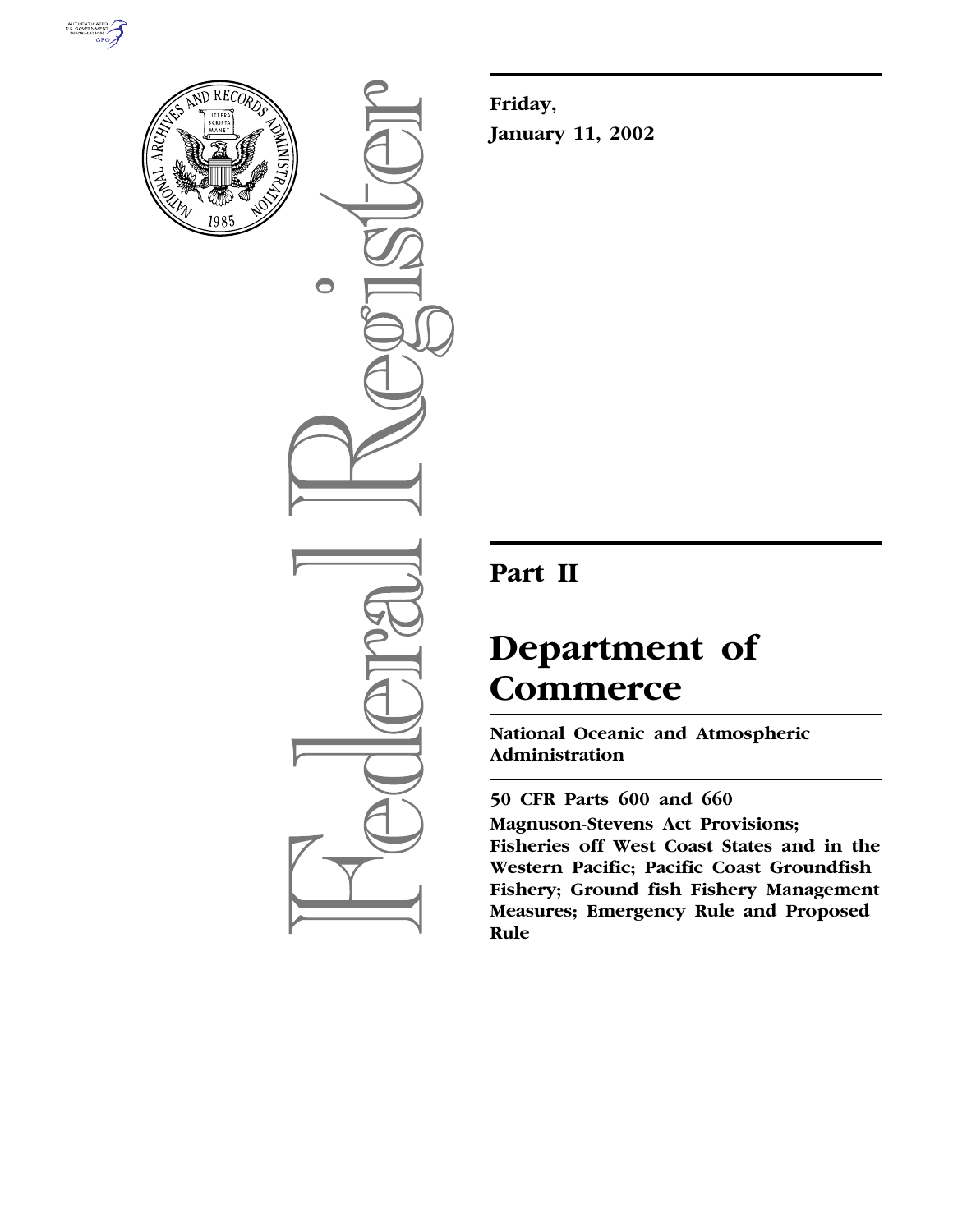#### **DEPARTMENT OF COMMERCE**

#### **National Oceanic and Atmospheric Administration**

#### **50 CFR Parts 600 and 660**

**[Docket No. 011231309–1309–01; I.D. 121301B]**

#### **RIN 0648–A069**

#### **Magnuson-Stevens Act Provisions; Fisheries off West Coast States and in the Western Pacific; Pacific Coast Groundfish Fishery; Groundfish Fishery Management Measures**

**AGENCY:** National Marine Fisheries Service (NMFS), National Oceanic and Atmospheric Administration (NOAA), Commerce.

**ACTION:** Emergency rule; groundfish fishery management measures for January through February 2002; request for comments.

**SUMMARY:** NMFS announces the January through February 2002 management measures for groundfish taken in the U.S. exclusive economic zone (EEZ) and state waters off the coasts of Washington, Oregon, and California. Management measures for January through February 2002 are intended to prevent overfishing; rebuild overfished species; minimize incidental catch and discard of overfished and depleted stocks; provide equitable harvest opportunity for both recreational and commercial sectors; and, within the commercial fisheries, allow achievement of harvest guidelines and limited entry and open access allocations to the extent practicable.

**DATES:** Effective January 1, 2002, through February 28, 2002. Comments must be received no later than 5 p.m., local time (l.t.) on February 11, 2002.

**ADDRESSES:** Send comments to D. Robert Lohn, Administrator, Northwest Region (Regional Administrator), NMFS, 7600 Sand Point Way NE., Bldg. 1, Seattle, WA 98115–0070, or fax to 206–526– 6736; or Rodney McInnis, Acting Administrator, Southwest Region, NMFS, 501 West Ocean Blvd., Suite 4200, Long Beach, CA 90802–4213, or fax to 562–980–4047. Comments will not be accepted if submitted via E-mail or Internet. Information relevant to this emergency rule and the proposed rule for the annual specifications and management measures published elsewhere in this issue of the **Federal Register**, which includes an environmental assessment/regulatory impact review/initial regulatory flexibility analysis (EA/RIR/IRFA), is available for public review during

business hours at the offices of the NMFS Northwest Regional Administrator and the NMFS Southwest Regional Administrator, or may be obtained from the Pacific Fishery Management Council (Council), at 7700 NE Ambassador Place, Portland, OR 97220, phone: 503–326–6352. Additional reports referred to in this document may also be obtained from the Council. This emergency rule also is accessible via the Internet at the Office of the Federal Register's Web site at*http://www.access.gpo.gov/su*l*docs/ aces/aces140.html.* Background information and documents are available at the NMFS Northwest Region Web site at *http://www.nwr.noaa.gov/ 1sustfsh/gdfsh01.htm* and at the Council's Web site at *http:// www.pcouncil.org.*

#### **FOR FURTHER INFORMATION CONTACT:**

Yvonne deReynier or Becky Renko (Northwest Region, NMFS), phone: 206– 526–6140; fax: 206–526–6736 and; Email: *yvonne.dereynier@noaa.gov*, *becky.renko@noaa.gov*, or Svein Fougner (Southwest Region, NMFS) phone: 562–980–4000; fax: 562–980– 4047 and; E-mail:

*svein.fougner@noaa.gov.*

## **SUPPLEMENTARY INFORMATION:**

#### **Background**

The Pacific Coast groundfish fishery management plan (FMP) requires that fishery specifications for groundfish be annually evaluated and revised as necessary, that OYs be specified for species or species groups in need of particular protection, and that management measures designed to achieve the OYs be published in the **Federal Register** and made effective by January 1, the beginning of the fishing year. The Magnuson-Stevens Fishery Conservation and Management Act (Magnuson-Stevens Act) and the FMP require that NMFS implement actions to prevent overfishing and to rebuild overfished stocks.

Since 1990, the Council has developed annual specifications and management measures in a two-meeting process (usually its September and November meetings) followed by a NMFS final action published in the **Federal Register** and made available for public comment and correction. Each year specifications and management measures are effective until the specifications and management measures for the following year are published and effective. In 2001, the agency was challenged on this process in *Natural Resources Defense Council, Inc.* v. *Evans*, 2001 WL 1246622 (N.D.Cal. 2001) and the court ordered

NMFS to provide prior public notice and allow public comment on the annual specifications. NMFS is publishing the 2002 specifications and management measures initially as a proposed rule available for a 30-day public comment elsewhere in this issue of the **Federal Register**, to be followed by a final rule.

Given the timing of the court order, it was not possible to adjust the Council process so that the Council could recommend management measures earlier in the year. The Council finalized its 2002 specifications and management measures recommendations at its October 28 through November 2, 2001, meeting in Millbrae, CA. Given the complexity of the annual specifications and management measures package, NMFS did not have enough time to publish a proposed rule on the Council's recommendations, receive public comments, and implement a final rule by January 1, 2002. Thus, NMFS is publishing this emergency rule under the Magnuson-Stevens Act emergency authority at section 305(c), which finalizes and makes effective the groundfish management measures for January 1 through February 28, 2002.

Absent a final rule by January 1, 2002, management measures for January and February 2002 would revert to those that were in place for January–February 2001. There are several species for which reverting to higher 2001 limits at the beginning of the year could result in either exceeding the annual commercial OYs or very early attainment of OYs during the year. This would also run counter to the Council's goal of having a year round fishery. While these circumstances could jeopardize the ability to stay within rebuilding targets for some species, they could also lead to significant foregone revenue from other target species whose fisheries might also have to be closed prematurely.

Proposed trawl management for widow rockfish in 2002 allows no midwater fishing above the smallfootrope trawl limit. The 2001 midwater trawl limit of 20,000 lb (9,072 kg) per 2 months produced landings of over 800 mt during the first 4 months of 2001. The landed catch OY for limited entry in 2002 is only 575 mt. Assuming the same catch rates as in 2001, not only would the rebuilding target be exceeded through use of the 2001 limits, but other fisheries which take widow rockfish incidentally, such as the \$16 million whiting fishery, would likely have to be foregone. Similarly, the 65,000 lb (29,484 kg) limit for Dover sole north of Cape Mendocino in 2001 produced 3,800 mt of landings during the first four months. Were this to be repeated in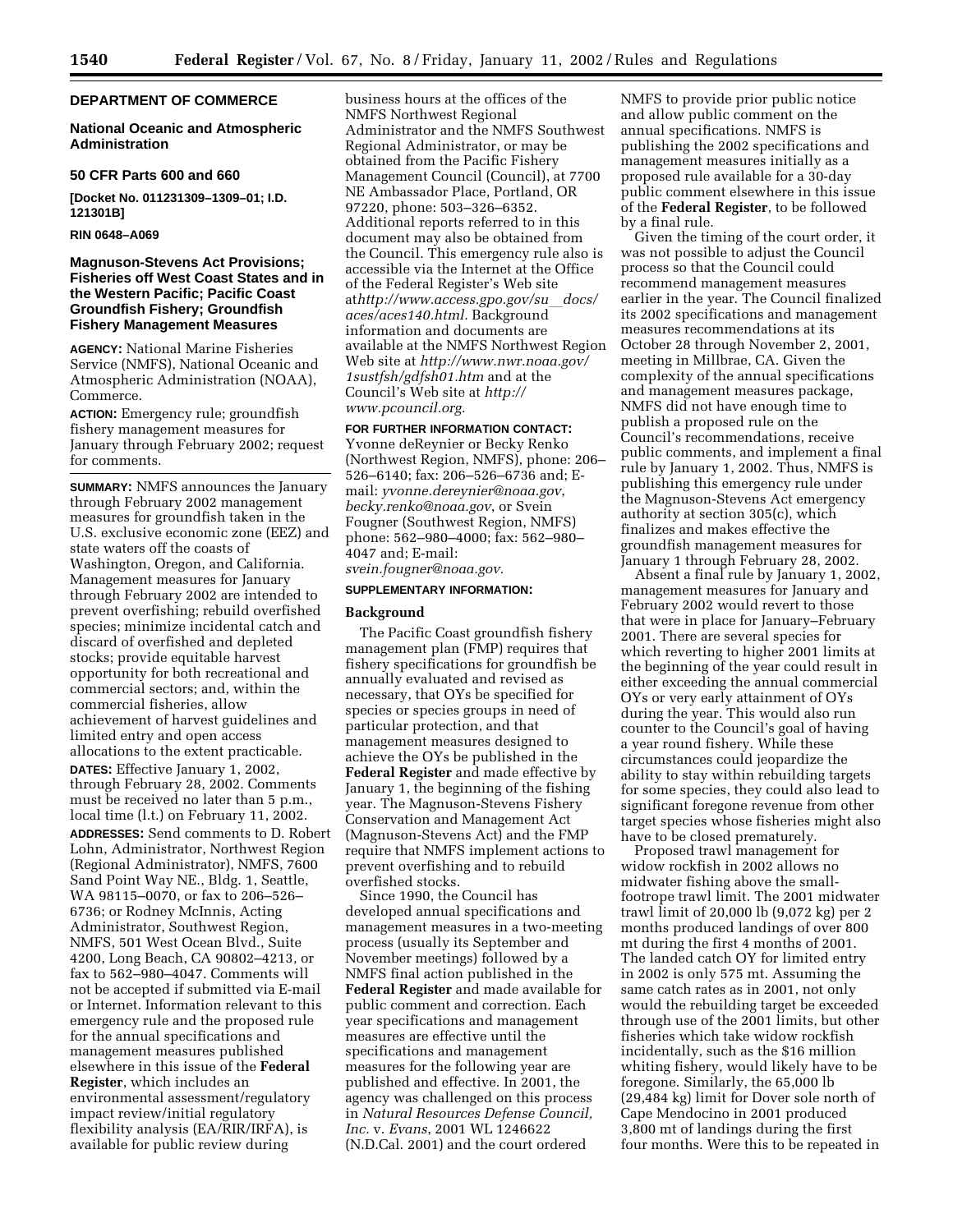2002, less than half of the Dover sole OY would remain for the remaining 8 months of the year. Early attainment of Dover sole would likely result in closures or severe cutbacks in opportunities for other DTS complex (Dover sole, shortspine thornyhead, longspine thornyhead, sablefish) species and flatfish species during much of 2002. To address bycatch concerns for rebuilding species, proposed 2002 flatfish limits were also lowered during the first four months of the year relative to 2001. Failure to implement these reductions could jeopardize the ability to stay within rebuilding targets for some species.

Within the fixed gear fisheries, several drastic reductions in shelf rockfish limits are being proposed to reduce mortality of yelloweye rockfish, which will be declared overfished in the Proposed Rules section of this issue of the **Federal Register**. Line gears will land at least 8 mt of yelloweye rockfish in 2001, and landed over 7 mt in 2000. Less than 5 mt of yelloweye rockfish mortality will be allocated to the commercial fishery for 2002, with an expectation that 1–2 mt will be caught as bycatch in trawl fisheries on the continental shelf. A new yelloweye rockfish bag limit and other yelloweye rockfish restrictions are imposed in the recreational fisheries to protect this species. Failure to implement the more restrictive fixed-gear landing limits proposed for shelf rockfish species in 2002 could lead to early attainment of yelloweye rockfish. This could jeopardize not only other longline fisheries, such as the \$4 million primary sablefish season, but also trawl fisheries on the continental shelf. In a few cases, trip limits in January and February 2002 are higher than in 2001 because the proposed OYs have increased or because they provide an opportunity to harvest healthy stocks when they are segregated from the overfished stocks in the winter.

Specifications and management measures proposed for March– December 2002 in the Proposed Rules section of this issue of the **Federal Register**, combined with this emergency rule, are a balance intended to protect overfished groundfish species while allowing harvesters some access to healthy groundfish stocks. The proposed specifications and management measures are designed to rebuild overfished stocks through constraining direct and incidental mortality to prevent overfishing, and to achieve as much of the OYs as practicable for healthier groundfish stocks managed under the FMP. The proposed specifications and

management measures describe the rationale for the 2002 groundfish management measures and include trip, bag and size limits, time/area closures, and gear-and area-specific regulations, including the management measures implemented in this emergency rule.

During 2002, NMFS and the Council will consider how to incorporate a NMFS proposed and final rulemaking process into the Council's annual specifications and management measures process without using an emergency rule to implement management measures for 2003.

#### **NMFS Actions**

For the reasons stated above, the Assistant Administrator for Fisheries, NOAA (Assistant Administrator or AA), concurs with the Council's recommendations and announces the following management actions for January 1 through February 28, 2002.

#### *A. General Definitions and Provisions*

The following definitions and provisions apply to the 2002 management measures, unless otherwise specified in a subsequent **Federal Register** document:

(1) *Trip limits.* Trips limits are used in the commercial fishery to specify the amount of fish that may legally be taken and retained, possessed, or landed, per vessel, per fishing trip, or cumulatively per unit of time, or the number of landings that may be made from a vessel in a given period of time, as follows:

(a) A per trip limit is the total allowable amount of a groundfish species or species group, by weight, or by percentage of weight of legal fish on board, that may be taken and retained, possessed, or landed per vessel from a single fishing trip.

(b) A daily trip limit is the maximum amount that may be taken and retained, possessed, or landed per vessel in 24 consecutive hours, starting at 0001 hours 1.t. Only one landing of groundfish maybe made in that 24-hour period. Daily trip limits may not be accumulated during multiple day trips.

(c) A weekly trip limit is the maximum amount that may be taken and retained, possessed, or landed per vessel in 7 consecutive days, starting at 0001 hours 1.t. on Sunday and ending at 2400 hours 1.5 on Saturday. Weekly trip limits may not be accumulated during multiple week trips. If a calendar week includes days within two different months a vessel is not entitled to two separate weekly limits during that week.

(d) A cumulative trip limit is the maximum amount that may be taken and retained, possessed, or landed per vessel in a specified period of time

without a limit on the number of landings or trips, unless otherwise specified. The cumulative trip limit periods for limited entry and open access fisheries, which start at 001 hours 1.t. and end at 2400 hours 1.t., are as follows, unless otherwise specified:

(i) The first 2-month period of 2002 is January 1–February 28, March 1–April 30, May 1–June 30, July 1–August 31, September 1–October 31, and, November 1–December 31.

(ii) One month means the first day through the last day of the calendar month.

(iii) One week means 7 consecutive days, Sunday through Saturday.

(2) *Fishing ahead.* Unless the fishery is closed, a vessel that has landed its cumulative or daily limit may continue to fish on the limit for the next period, so long as no fish (including, but not limited to, groundfish with no trip limits, shrimp, prawns, or other nongroundfish species or shellfish) are landed (offloaded) until the next period. As stated at 50 CFR 660.302 (in the definition of ''landing''), once the offloading of any species begins, all fish aboard the vessel are counted as part of the landing. Fishing ahead is not allowed during or before a closed period (see paragraph A.(7)). See paragraph A.(9) for information on inseason changes to limits.

(3) *Weights.* All weights are round weights or round-weight equivalents unless otherwise specified.

(4) *Percentages.* Percentages are based on round weights, and, unless otherwise specified, apply only to legal fish on board.

(5) *Legal fish.* ''Legal fish'' means fish legally taken and retained, possessed, or landed in accordance with the provisions of 50 CFR part 660, the Magnuson-Stevens Act, any document issued under part 660, and any other regulation promulgated or permit issued under the Magnuson-Stevens Act.

(6) *Size limits and length measurement.* Unless otherwise specified, size limits in the commercial and recreational groundfish fisheries apply to the ''total length,'' which is the longest measurement of the fish without mutilation of the fish or the use of force to extend the length of the fish. No fish with a size limit may be retained if it is in such condition that its length has been extended or cannot be determined by these methods. For conversions not listed here, contact the state where the fish will be landed.

(a) *Whole fish.* For a whole fish, total length is measured from the tip of the snout (mouth closed) to the tip of the tail in a natural, relaxed position.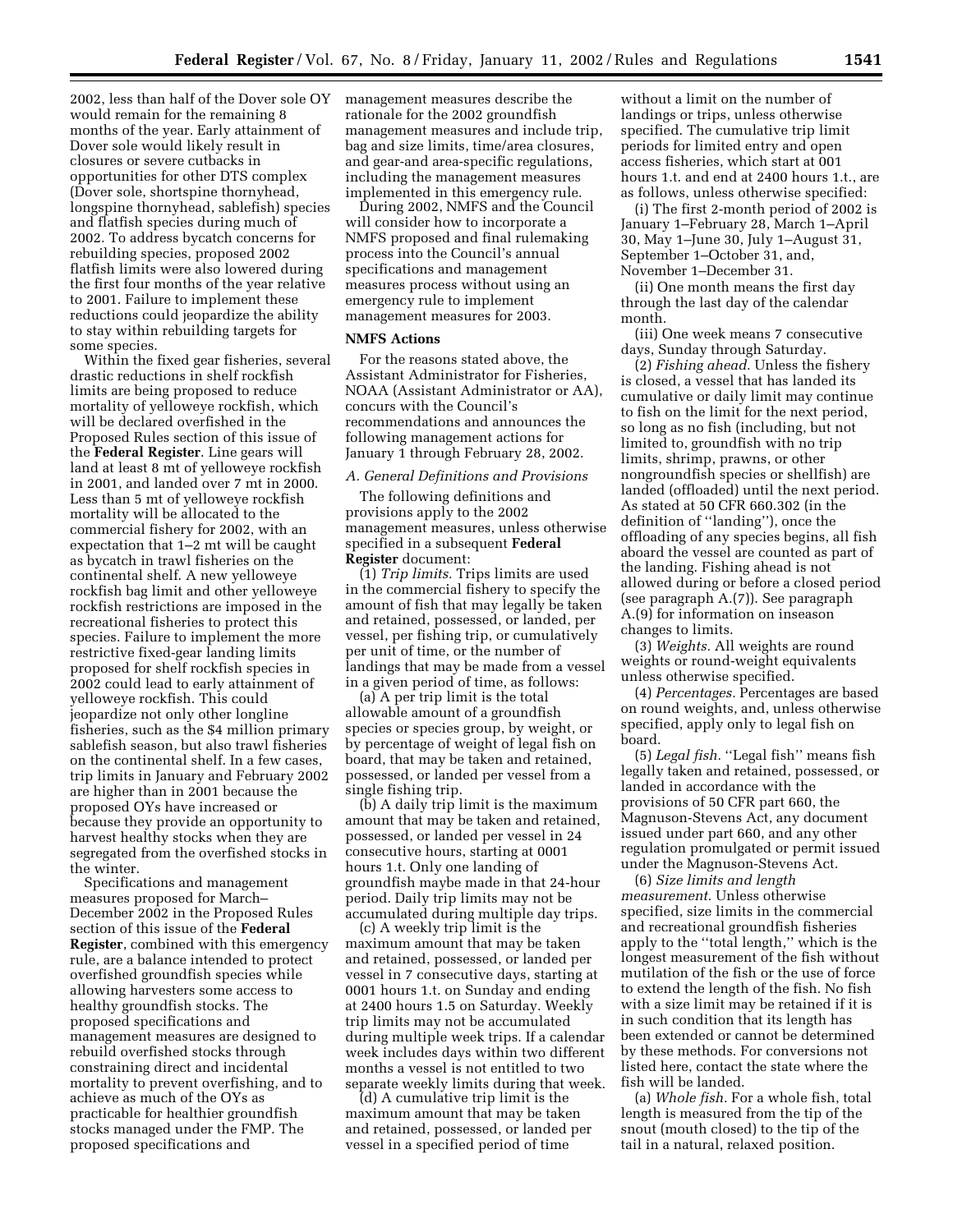(b) *''Headed'' fish.* For a fish with the head removed (''headed''), the length is measured from the origin of the first dorsal fin (where the front dorsal fin meets the dorsel surface of the body closest to the head) to the tip of the upper lobe of the tail; the dorsal fin and tail must be left intact.

(c) *Filets.* A filet is the flesh from one side of a fish extending from the head to the tail, which has been removed from the body (head, tail, and backbone) in a single continuous piece. Filet lengths may be subject to size limits for some groundfish taken in the recreational fishery off California (see paragraph D.(1)). A filet is measured along the length of the longest part of the filet in a relaxed position; stretching or otherwise manipulating the filet to increase its length is not permitted.

(d) *Sablefish weight limit conversions.* The following conversions apply to both the limited entry and open access fisheries when trip limits are effective for those fisheries. For headed and gutted (eviscerated) sablefish, the conversion factor established by the state where the fish is or will be landed will be used to convert the processed weight to round weight for purposes of applying the trip limit. (The conversion factor currently is 1.6 in Washington, Oregon, and California. However, the state conversion factors may differ; fishers should contact fishery enforcement officials in the state where the fish will be landed to determine that state's official conversion factor.)

(e) *Lingcod size and weight conversions.* The following conversions apply in both limited entry and open access fisheries.

(i) *Size conversion.* For lingcod with the head removed, the minimum size limit is 19.5 inches (49.5 cm), which corresponds to 24 inches (61 cm) total length for whole fish.

(ii) *Weight Conversion.* The conversion factor established by the state where the fish is or will be landed will be used to convert the processed weight to round weight for purposes of applying the trip limit. (The states' conversion factors may differ, and fishers should contact fishery enforcement officials in the state where the fish will be landed to determine that state's official conversion factor.) If a state does not have a conversion factor for headed and gutted lingcod, or lingcod that is only gutted; the following conversion factors will be used. To determine the round weight, multiply the processed weight times the conversion factor.

(A) *Headed and gutted.* The conversion factor for headed and gutted lingcod is 1.5.

(B) *Gutted, with the head on.* The conversion factor for lingcod that has only been gutted is 1.1

(7) *Closure.* ''Closure,'' when referring to closure of fishery, means that taking and retaining, possessing, or landing the particular species or species group is prohibited. (See 50 CFR 660.302.) Unless otherwise announced in the **Federal Register,** offloading must begin before the time the fishery closes. The provisions at paragraph A.(2) for fishing ahead do not apply during a closed period. It is unlawful to transit through a closed area with the prohibited species on board, no matter where that species was caught, except as provided for in the Cowcod Conservation Areas at A.(20).

(8) *Fishery management area.* The fishery management area for these species is the EEZ off the coasts of Washington, Oregon, and California between 3 and 200 nm offshore, bounded on the north by the Provisional International Boundary between the United States and Canada, and bounded on the south by the International Boundary between the United States and Mexico. All groundfish possessed between 0–200 nm offshore or landed in Washington, Oregon, or California are presumed to have been taken and retained from the EEZ, unless otherwise demonstrated by the person in possession of those fish.

(9) *Routine management measures.* Most trip, bag, and size limits in the groundfish fishery have been designated ''routine,'' which means they may be changed rapidly after a single Council meeting. (See 50 CFR 660.323(b).) Council meetings in 2002 will be held in the months of March, April, June, September, and November. Inseason changes to routine management measures are announced in the **Federal Register.** Information concerning changes to routine management measures is available from the NMFS Northwest and Southwest Regional Offices (see **ADDRESSES**). Changes to trip limits are effective at the times stated in the **Federal Register.** Once a change is effective, it is illegal to take and retain, possess, or land more fish than allowed under the new trip limit. This means that, unless otherwise announced in the **Federal Register,** offloading must begin before the time a fishery closes or a more restrictive trip limit takes effect.

(10) *Limited entry limits.* It is unlawful for any person to take and retain, possess, or land groundfish in excess of the landing limit for the open access fishery without having a valid limited entry permit for the vessel affixed with a gear endorsement for the gear used to catch the fish (50 CFR 660.306(p)).

(11) *Operating in both limited entry and open access fisheries.* The open access trip limit applies to any fishing conducted with open access gear, even if the vessel has a valid limited entry permit with an endorsement for another type of gear. A vessel that operates in both the open access and limited entry fisheries is not entitled to two separate trip limits for the same species. If a vessel has a limited entry permit and uses open gear, but the open access limit is smaller than the limited entry limit, the open access limit cannot be exceeded and counts toward the limited entry limit. If a vessel has a limited entry permit and use open access gear, but the open access limit is larger than the limited entry limit, the smaller limited entry limit applies, even if taken entirely with open access gear.

(12) *Operating in areas with different trip limits.* Trip limits for a species or a species group may differ in different geographic areas along the coast. The following ''crossover'' provisions apply to vessels operating in different geographical areas that have different cumulative or ''per trip'' trip limits for the same species or species group. Such crossover provisions do not apply to species that are subject only to daily trip limits, or to the trip limits for black rockfish off Washington (see 50 CFR 660.323(a)(1)). In 2002, the cumulative trip limit periods for the limited entry and open access fisheries are specified in paragraph A(1)(d), but may be changed during the year if announced in the **Federal Register**.

(a) *Going from a more restrictive to a more liberal area.* If a vessel takes and retains any groundfish species or species group of groundfish in an area where a more restrictive trip limit applies before fishing in an area where a more liberal trip limit (or no trip limit) applies, then that vessel is subject to the more restrictive trip limit for the entire period to which that trip limit applies, no matter where the fish are taken and retained, possessed, or landed.

(b) *Going from a more liberal to a more restrictive area.* If a vessel takes and retains a groundfish species or species group in an area where a higher trip limit or no trip limit applies, and takes and retains, possesses or lands the same species or species group in an area where a more restrictive trip limit applies, that vessel is subject to the more restrictive trip limit for the entire period to which that trip limit applies, no matter where the fish are taken and retained, possessed, or landed.

(c) *Minor rockfish.* Several rockfish species are designated with species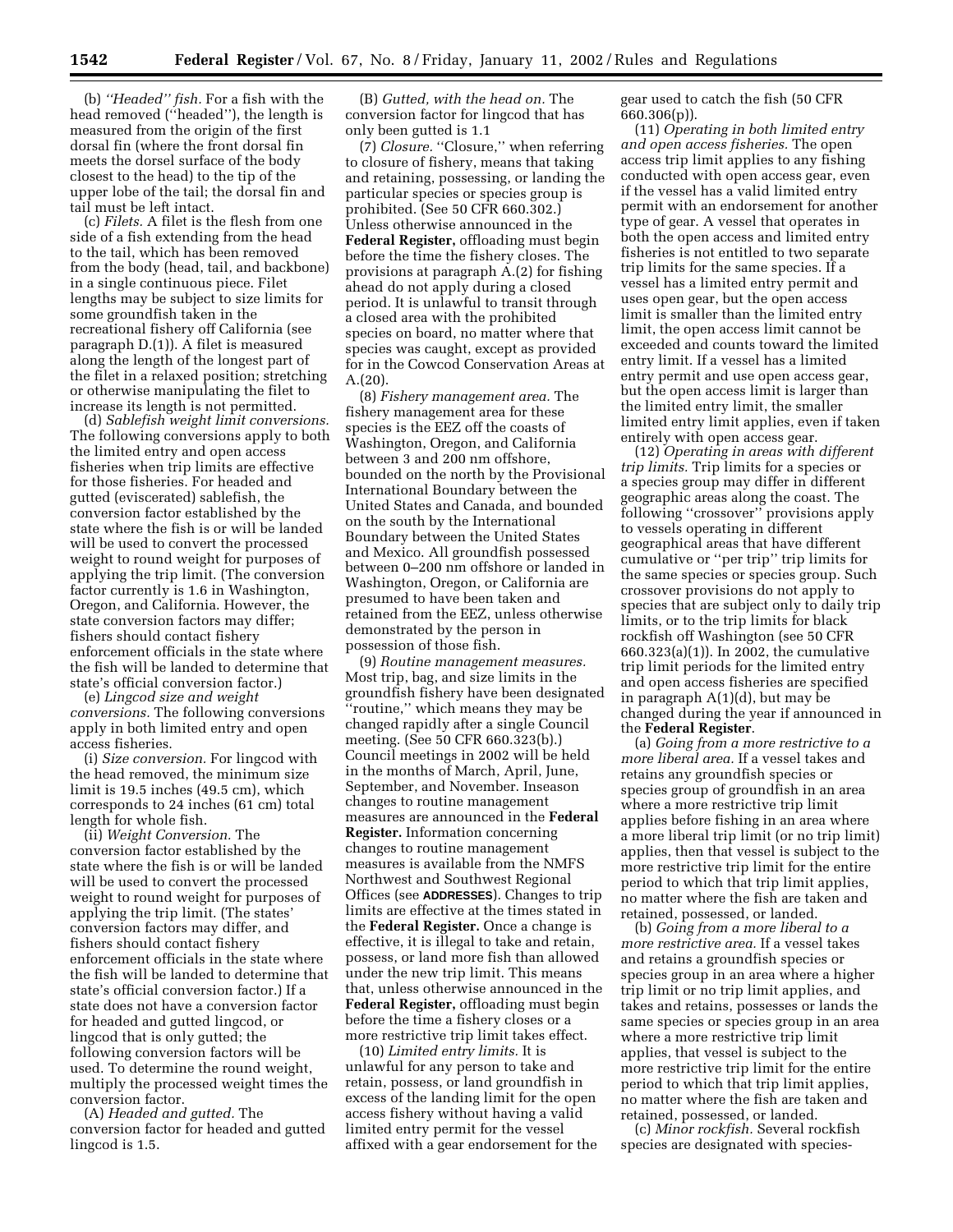specific limits on one side of the 40°10′ N. lat. management line, and are included as part of a minor rockfish complex on the other side of the line.

(i) If a vessel takes and retains minor slope rockfish north of 40°10′ N. lat., that vessel is also permitted to take and retain, possess or land splitnose rockfish up to its cumulative limit south of 40°10′ N. lat., even if splitnose rockfish were a part of the landings from minor slope rockfish taken and retained north of 40°10′ N. lat. [Note: A vessel that takes and retains minor slope rockfish on both sides of the management line in a single cumulative limit period is subject to the more restrictive cumulative limit for minor slope rockfish during that period.]

(ii) If a vessel takes and retains minor slope rockfish south of 40°10′ N. lat., that vessel is also permitted to take and retain, possess, or land POP up to its cumulative limit north of 40°10′ N. lat., even if POP were a part of the landings from minor slope rockfish taken and retained south of 40°10′ N. lat.

**Note:** A vessel that takes and retains minor slope rockfish on both sides of the management line in a single cumulative limit period is subject to the more restrictive cumulative limit for minor slope rockfish during that period.

(iii) If a vessel takes and retains minor shelf rockfish north of 40°10′ N. lat., that vessel is also permitted to take and retain, possess, or land chilipepper rockfish and bocaccio up to their respective cumulative limits south of 40°10′ N. lat., even if either species is part of the landings from minor shelf rockfish taken and retained north of 40°10′ N. lat.

**Note:** A vessel that takes and retains minor shelf rockfish on both sides of the management line in a single cumulative limit period is subject to the more restrictive cumulative limit for minor shelf rockfish during that period.

(iv) If a vessel takes and retains minor shelf rockfish south of 40°10′ N. lat., that vessel is also permitted to take and retain, possess, or land yellowtail rockfish up to its respective cumulative limits north of 40°10′ N. lat., even if yellowtail rockfish is part of the landings from minor shelf rockfish taken and retained south of 40°10′ N. lat.

**Note:** A vessel that takes and retains minor shelf rockfish on both sides of the management line in a single cumulative limit period is subject to the more restrictive cumulative limit for minor shelf rockfish during that period.

(d) *''DTS complex.''* For 2002, there are differential trip limits for the ''DTS complex'' (Dover sole, shortspine

thornyhead, longspine thornyhead, sablefish) north and south of the management line at 40°10′ N. lat. Vessels operating in the limited entry trawl fishery are subject to the crossover provisions in this paragraph A.(12) when making landings that include any one of the four species in the ''DTS complex.''

(13) *Sorting.* It is unlawful for any person to ''fail to sort, prior to the first weighing after offloading, those groundfish species or species groups for which there is a trip limit, size limit, quota, or commercial OY, if the vessel fished or landed in an area during a time when such trip limit, size limit, commercial optimum yield, or quota applied.'' This provision applies to both the limited entry and open access fisheries. (See 50 CFR 660.306(h)). The following species must be sorted in 2002:

(a) For vessels with a limited entry permit:

(i) Coastwide—widow rockfish, canary rockfish, darkblotched rockfish, yelloweye rockfish, shortbelly rockfish, minor nearshore rockfish, minor shelf rockfish, minor slope rockfish, shortspine and longspine thornyhead, Dover sole, arrowtooth flounder, rex sole, petrale sole, other flatfish, lingcod, sabelfish, and Pacific whiting;

**Note:** Although both yelloweye and darkblotched rockfish are considered minor rockfish managed under the minor shelf and minor slope rockfish complexes, respectively, they have separate OYs and therefore must be sorted by species.

(ii) North of 40°10′ N. lat.—Pacific ocean perch, yellowtail rockfish, and, for fixed gear, black rockfish and blue rockfish;

(iii) South of 40°10′ N. lat. chilipepper rockfish, bocaccio rockfish, splitnose rockfish, and Pacific sanddabs.

(b) For open access vessels (vessels without a limited entry permit):

(i) Coastwide—widow rockfish, canary rockfish, darkblotched rockfish, yelloweye rockfish, minor nearshore rockfish, minor shelf rockfish, minor slope rockfish, arrowtooth flounder, other flatfish, lingcod, sablefish, Pacific whiting, and Pacific sanddabs;

(ii) North of 40°10′ N. lat.—black rockfish, blue rockfish, Pacific ocean perch, yellowtail rockfish;

(iii) South of 40°10′ N. lat. chilipepper rockfish, bocaccio rockfish, splitnose rockfish;

(iv) South of Point Conception thornyheads.

(14) *Limited Entry Trawl Gear Restrictions.* Limited entry trip limits may vary depending on the type of trawl gear that is on board a vessel during a

fishing trip: large-footrope, smallfootrope, or midwater trawl gear.

(a) *Types of trawl gear.* (i) Largefootrope trawl gear is bottom trawl gear, as specified at 50 CFR 660.302 and 660.322(b), with a footrope diameter larger than 8 inches (20 cm) (including rollers, bobbins or other material encircling or tied along the length of the footrope).

(ii) Small-footrope trawl gear is bottom trawl gear, as specified at 50 CFR 660.302 and 660.322(b), with a footrope diameter 8 inches (20 cm) or smaller (including rollers, bobbins or other material encircling or tied along the length of the footrope), except chafing gear may be used only on the last 50 meshes of a small-footrope trawl, measured from the terminal (closed) end of the codend. Other lines or ropes that run parallel to the footrope may not be augmented or modified to violate footrope size restrictions.

(iii) Midwater trawl gear is pelagic trawl gear, as specified at 50 CFR 660.302 and 660.322(b)(2). The footrope of midwater trawl gear may not be enlarged by encircling it with chains or by any other means. Ropes or lines running parallel to the footrope of midwater trawl gear must be bare and may not be suspended with chains or other materials.

(b) *Cumulative trip limits and prohibitions by trawl gear type*—(i) *Large-footrope trawl.* It is unlawful to take and retain, possess or land any species of shelf or nearshore rockfish (defined at A.(21) and Table 1) except chilipepper rockfish south of 40°10′ N. lat. (as specified in Table 2) from a fishing trip if large-footrope gear is on board; this restriction applies coastwide from January 1 to December 31. It is unlawful to take and retain, possess or land petrale sole, rex sole, or arrowtooth flounder from a fishing trip if largefootrope gear is onboard and the trip is conducted at least in part between May 1 and October 31; cumulative limits for ''all other flatfish'' (all flatfish except those with cumulative trip limits in Table 2) are lower for vessels with largefootrope gear on board throughout the year. (See Table 2.) It is unlawful for any vessel using large-footrope gear to exceed large-footrope gear limits for any species or to use large-footrope gear to exceed small-footrope gear or midwater trawl gear limits for any species. The presence of rollers or bobbins larger than 8 inches (20 cm) in diameter on board the vessel, even if not attached to a trawl, will be considered to mean a large-footrope trawl is on board. Dates are adjusted for the ''B'' platoon (See A.(16)).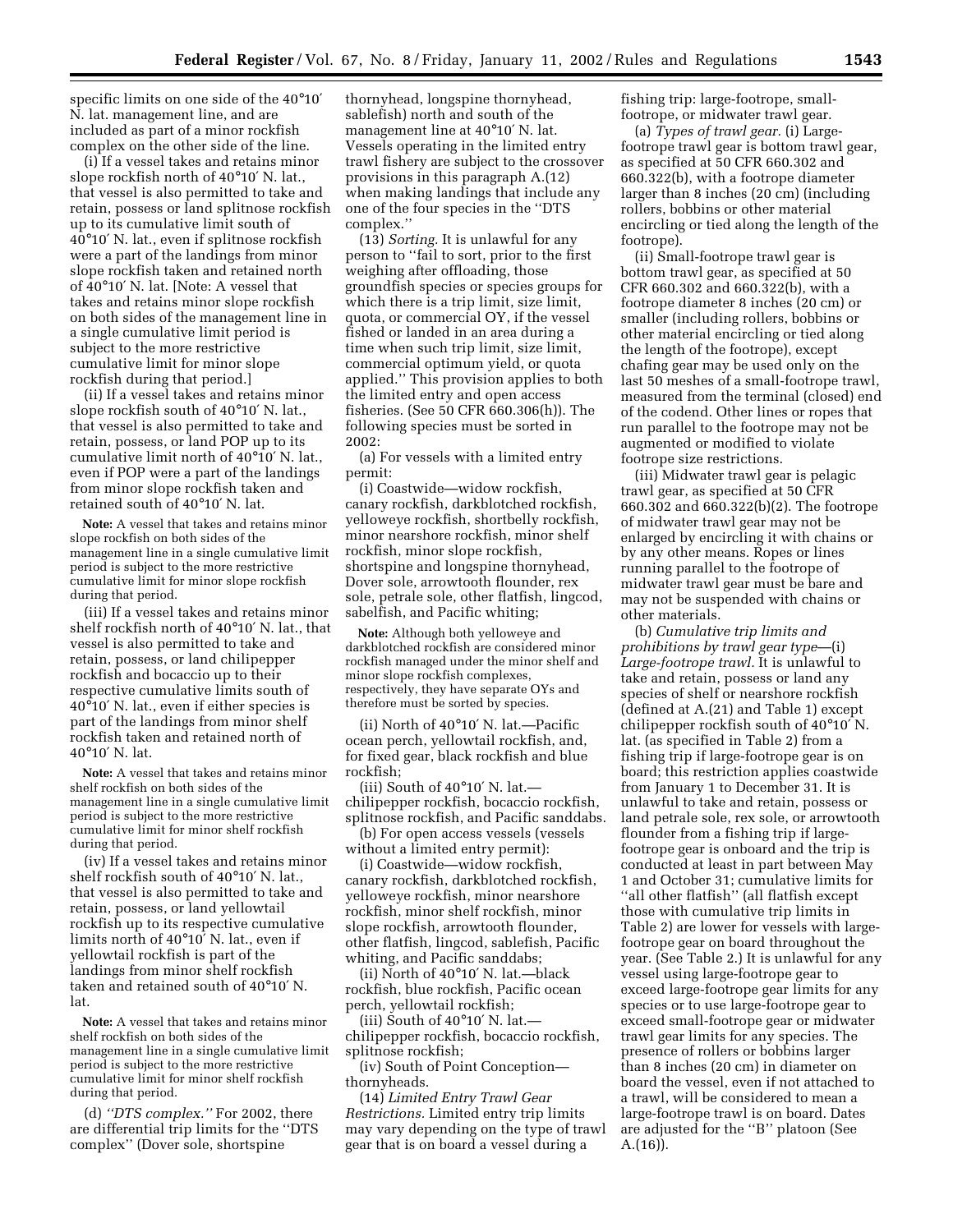(ii) *Small-footrope or midwater trawl gear.* Cumulative trip limits for canary rockfish, widow rockfish, yellowtail rockfish, bocaccio, minor shelf rockfish, minor nearshore rockfish, and lingcod, and higher cumulative trip limits for chilipepper rockfish and flatfish, as indicated in Table 2, are allowed only if small-footrope gear or midwater trawl gear is used, and if that gear meets the specifications in paragraphs A.(14).

(iii) *Midwater trawl gear.* Higher cumulative trip limits are available for limited entry vessels using midwater trawl gear to harvest widow or chilipepper rockfish. Each landing that contains widow or chilipepper rockfish is attributed to the gear on board with the most restrictive trip limit for those species. Landings attributed to smallfootrope trawl must not exceed the small-footrope limit, and landings attributed to midwater trawl must not exceed the midwater trawl limit. If a vessel has landings attributed to both types of trawl during a cumulative trip limit period, all landings are counted toward the most restrictive gear-specific cumulative limit.

(v) *More than one type of trawl gear on board.* The cumulative trip limits in Table 2 must not be exceeded. A fishing vessel may have more than one type of limited entry trawl gear on board, but the most restrictive trip limit associated with the gear on board applies for that trip and will count toward the cumulative trip limit for that gear.

*Example:* If a vessel has large-footrope gear on board, it cannot land yellowtail rockfish, even if the yellowtail rockfish is caught with a small-footrope trawl. If a vessel has both small-footrope trawl and midwater trawl gear on board, the landing is attributed to the most restrictive gear-specific limit, regardless of which gear type was used.

(c) *Measurement.* The footrope will be measured in a straight line from the outside edge to the opposite outside edge at the widest part on any individual part, including any individual disk, roller, bobbin, or any other device.

(d) *State landing receipts.* Washington, Oregon, and California will require the type of trawl gear on board with the most restrictive limit to be recorded on the State landing receipt(s) for each trip or an attachment to the State landing receipt.

(e) *Gear inspection.* All trawl gear and trawl gear components, including unattached rollers or bobbins, must be readily accessible and made available for inspection at the request of an authorized officer. No trawl gear may be removed from the vessel prior to offloading. All footropes shall be

uncovered and clearly visible except when in use for fishing.

(15) *Permit transfers.* Limited entry permit transfers are to take effect no earlier than the first day of a major cumulative limit period following the day NMFS receives the transfer form and original permit (50 CFR 660.335(e)(3)). Those days in 2002 are January 1, March 1, May 1, July 1, September 1, and November 1, and are delayed by 15 days (starting on the 16th of a month) for the ''B'' platoon.

(16) *Platooning—limited entry trawl vessels.* Limited entry trawl vessels are automatically in the "A" platoon, unless the ''B''platoon is indicated on the limited entry permit. If a vessel is in the "A" platoon, its cumulative trip limit periods begin and end on the beginning and end of a calendar month as in the past. If a limited entry trawl permit is authorized for the ''B'' platoon, then cumulative trip limit periods will begin on the 16th of the month (generally 2 weeks later than for the "A" platoon), unless otherwise specified.

(a) For a vessel in the ''B'' platoon, cumulative trip limit periods begin on the 16th of the month at 001 hours, 1.t., and end at 2400 hours, 1.t., on the 15th of the month. Therefore, the management measures announced herein that are effective on January 1, 2002, for the ''A'' platoon will be effective on January 16, 2002, for the ''B'' platoon. The effective date of any inseason changes to the cumulative trip limits also will be delayed for 2 weeks for the ''B'' platoon, unless otherwise specified.

(b) A vessel authorized to operate in the ''B'' platoon may take and retain, but may not land, groundfish from January 1, 2002, through January 15, 2002.

(c) A vessel authorized to operate in the ''B'' platoon will have the same cumulative trip limits for the November 16, 2002, through December 31, 2002, period as a vessel operating in the ''A'' platoon has for the November 1, 2002, through December 31, 2002 period.

(17) *Exempted fisheries.* U.S. vessels operating under an exempted fishing permit issued under 50 CFR part 600 are also subject to these restrictions, unless otherwise provided in the permit.

(18) *Application of requirements.* Paragraphs B. and C. pertain to the commercial groundfish fishery, but not to Washington coastal tribal fisheries, which are described in the section on Washington Coastal Tribal Fisheries in this document. The provisions in paragraphs B. and C. that are not covered under the headings ''limited entry'' or ''open access'' apply to all vessels in the commercial fishery that take and retain groundfish, unless

otherwise stated. Paragraph D. pertains to the recreational fishery.

(19) *Commonly used geographic coordinates.*

(a) Cape Falcon, OR—45°46′ N. lat.

(b) Cape Lookout, OR—45°20′15″ N. lat.

- (c) Cape Blanco, OR—42°50′ N. lat. (d) Cape Mendocino, CA—40°30′ N.
- lat.

(e) North/South management line— 40°10′ N. lat.

(f) Point Arena, CA—38°57′30″ N. lat. (g) Point Conception, CA—34°27′ N. lat.

(h) International North Pacific Fisheries Commission (INPFC) subareas (for more precise coordinates for the Canadian and Mexican boundaries, see 50 CFR 660.304):

(i) Vancouver—U.S. Canada border to 47°30′ N. lat.

(ii) Columbia—47°30′ N. lat.

(iii) Eureka—43°00′ to 40°30′ N. lat.

(iv) Monterey—40 $^{\circ}30'$  to  $36^{\circ}00'$  N. lat.

(v) Conception—36°00′ N. lat. to the

U.S.-Mexico border.

(20) *Cowcod Conservation Areas (CCAs).* Recreational and commercial fishing for groundfish is prohibited within the CCAs, except that recreational and commercial fishing for rockfish and lingcod is permitted in waters inside 20 fathoms (36.9 m). It is unlawful to take and retain, possess, or land groundfish inside the CCAs, except for rockfish and lingcod taken in waters inside the 20-fathom (36.9 m) depth contour, when those waters are open to fishing. Commercial fishing vessels may transit through the Western CCA with their gear stowed and groundfish on board only in a corridor through the Western CCA bounded on the north by the latitude line at 33°00′30″ N. lat., and bounded on the south by the latitude line at 32°59′30″ N. lat.

(i) The Western CCA is an area south of Point Conception that is bound by straight lines connecting all of the following points in the order listed:

| 33°50' N. lat., 119°30' W. long.;                   |
|-----------------------------------------------------|
| 33°50' N. lat., 118°50' W. long.;                   |
| 32°20' N. lat., 118°50' W. long.;                   |
| 32°20' N. lat., 119°30' W. long.;                   |
| 33°00' N. lat., 119°30' W. long.;                   |
| 33°00' N. lat., 119°50' W. long.;                   |
| 33°30' N. lat., 119°50' W. long.;                   |
| $33^{\circ}30'$ N. lat., $119^{\circ}30'$ W. long.; |
| and connecting back to 33°50' N. lat.,              |

119°30′ W. long.

(ii) The Eastern CCA is a smaller area west of San Diego that is bound by straight lines connecting all of the following points in the order listed:

°40′ N. lat., 118°00′ W. long.; °40′ N. lat., 117°50′ W. long.; °36′42″ N. lat., 117°50′ W. long.; °30′ N. lat., 117°53′30″ W. long.;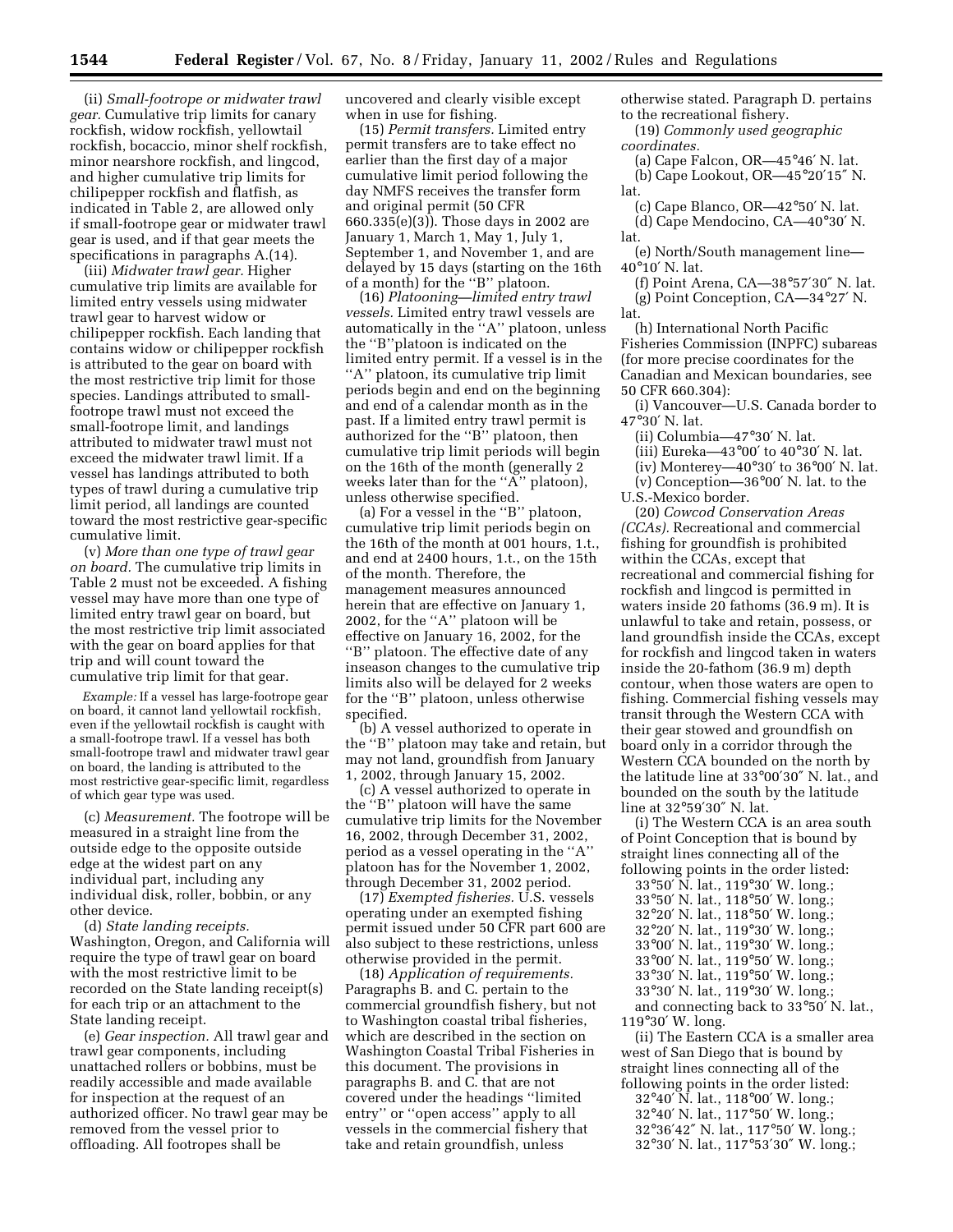32°30′ N. lat., 118°00′ W. long.; and connecting back to 32°40′ N. lat., 118°00′ W. long.;

(21) *Rockfish categories.* Rockfish (except thornyheads) are divided into categories north and south of 40°10′ N. lat., depending on the depth where they most often are caught: Nearshore, shelf, or slope. (Scientific names appear in

Table 1.) Trip limits are established for ''minor rockfish'' species according to these categories (see Tables 1–4).

(a) Nearshore rockfish consists entirely of the minor nearshore rockfish species listed in Table 1.

(b) Shelf rockfish consists of canary rockfish, shortbelly rockfish, widow rockfish, yelloweye rockfish, yellowtail rockfish, bocaccio, chilipepper, cowcod, and the minor shelf rockfish species listed in Table 1.

(c) Slope rockfish consists of Pacific ocean perch, splitnose rockfish, darkblotched rockfish, and the minor slope rockfish species listed in Table 1. **BILLING CODE 3510–22–M**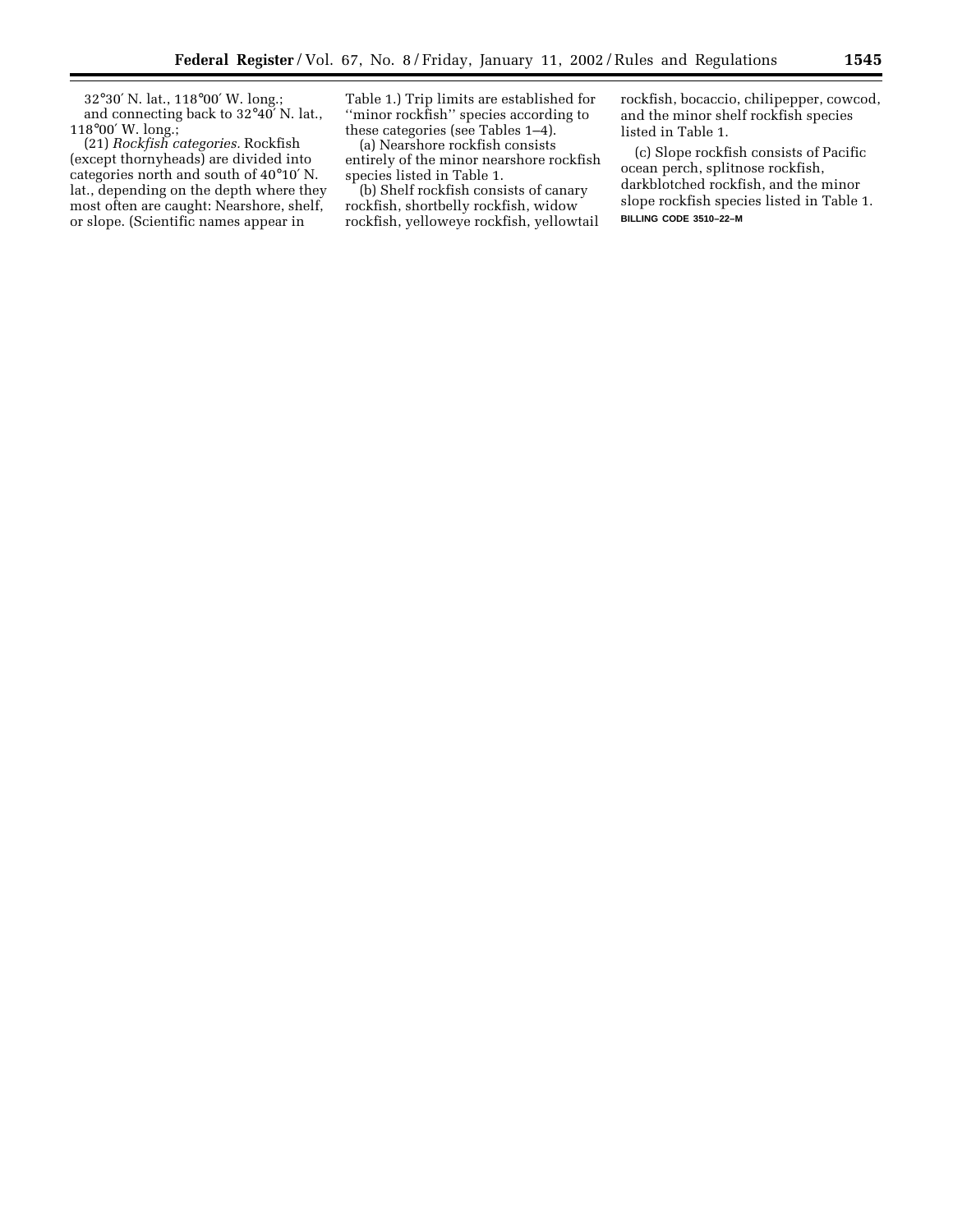#### Table 1 - Minor Rockfish Species (excludes thornyheads)

#### North of 40°10' N. lat.

black, Sebastes melanops black and yellow, S. chrysolmelas blue, S. mystinus brown, S. auriculatus calico, S. dalli China, S. nebulosus copper, S. caurinus gopher, S. carnatus grass, S. rastrelliger kelp, S. atrovirens olive, S. serranoides quillback, S. maliger treefish, S. serriceps

bronzespotted, S. gilli bocaccio, S. paucispinis chameleon, S. phillipsi chilipepper, S. goodei cowcod, S. levis dwarf-red, S. rufianus flag, S. rubrivinctus freckled, S. lentiginosus greenblotched, S. rosenblatti greenspotted, S. chlorostictus greenstriped, S. elongatus halfbanded, S. semicinctus honeycomb, S. umbrosus Mexican, S. macdonaldi pink, S. eos pinkrose, S. simulator pygmy, S. wilsoni redstriped, S. proriger rosethorn, S. helvomaculatus rosy, S. rosaceus silvergrey, S. brevispinis speckled, S. ovalis squarespot, S. hopkinsi starry, S. constellatus stripetail, S. saxicola swordspine, S. ensifer tiger, S. nigorcinctus vermilion, S. miniatus yelloweye, S. ruberrimus

aurora, S. aurora bank, S. rufus blackgill, S. melanostomus darkblotched, S. crameri redbanded, S. babcocki rougheye, S. aleutianus sharpchin, S. zacentrus shortraker, S. borealis splitnose, S. diploproa yellowmouth, S. reedi

#### South of 40°10' N. lat.

#### **NEARSHORE**

black, Sebastes melanops black and yellow, S. chrysolmelas blue, S. mystinus brown, S. auriculatus calico, S. dalli California scorpionfish, Scorpaena guttata China, Sebastes nebulosus copper, S. caurinus gopher, S. carnatus grass, S. rastrelliger kelp, S. atrovirens olive, S. serranoides quillback, S. maliger treefish, S. serriceps

#### **SHELF**

bronzespotted, S. gilli chameleon, S. phillipsi dwarf-red, S. rufianus flag, S. rubrivinctus freckled, S. lentiginosus greenblotched, S. rosenblatti greenspotted, S. chlorostictus greenstriped, S. elongatus halfbanded, S. semicinctus honeycomb, S. umbrosus Mexican, S. macdonaldi pink, S. eos pinkrose, S. simulator pygmy, S. wilsoni redstriped, S. proriger rosethorn, S. helvomaculatus rosy, S. rosaceus silvergrey, S. brevispinus speckled, S. ovalis squarespot, S. hopkinsi starry, S. constellatus stripetail, S. saxicola swordspine, S. ensifer tiger, S. nigorcinctus vermilion, S. miniatus yelloweye, S. ruberrimus yellowtail, S. flavidus

#### **SLOPE**

aurora, S. aurora bank, S. rufus blackgill, S. melanostomus darkblotched, S. crameri Pacific ocean perch (POP), S. alutus redbanded, S. babcocki rougheye, S. aleutianus sharpchin, S. zacentrus shortraker, S. borealis yellowmouth, S. reedi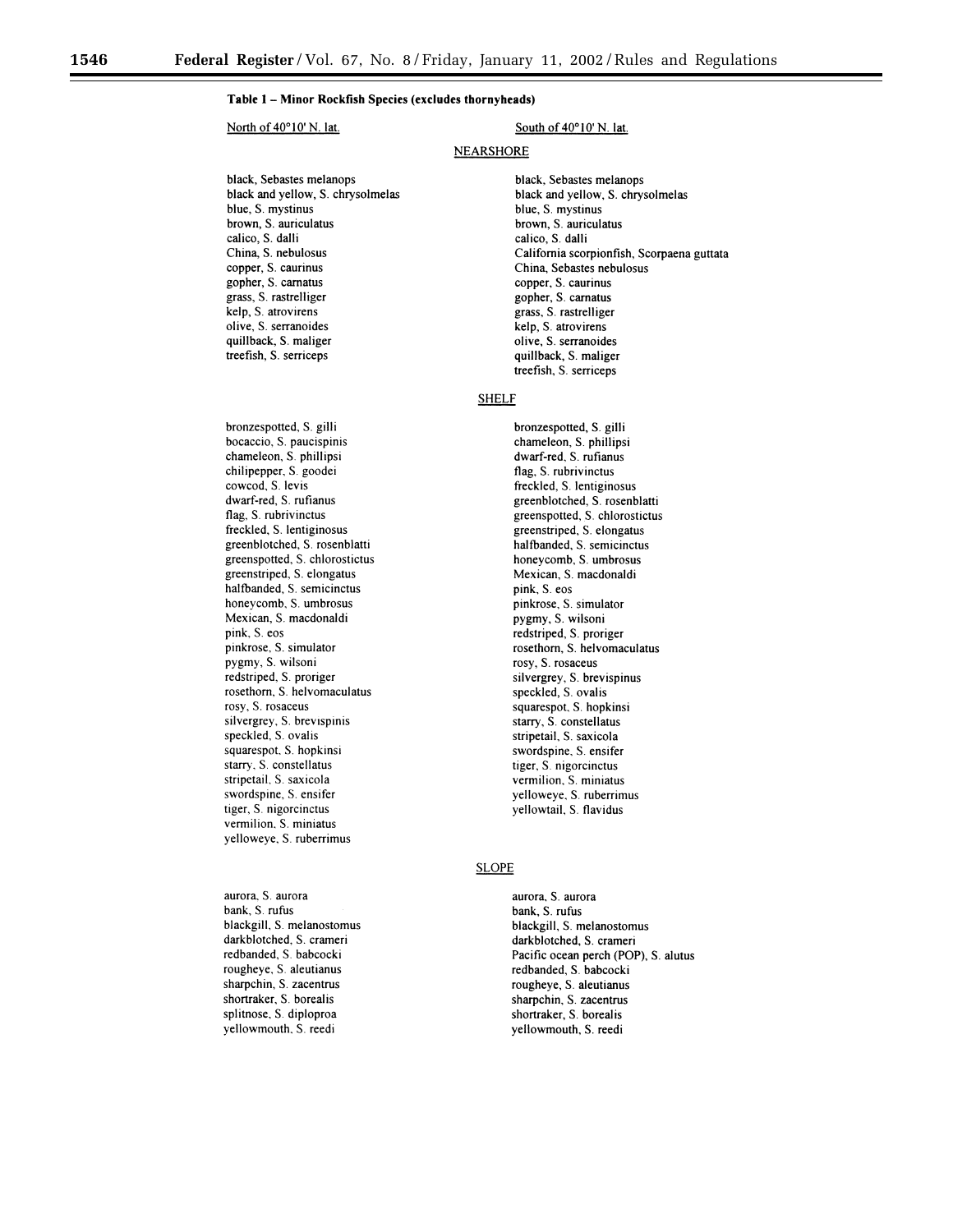Ξ

### *B. Limited Entry Fishery*

(1) *General.* Most species taken in limited entry fisheries will be managed with cumulative trip limits (see paragraph A.(1)(d)), size limits (see paragraph A.(6)), and seasons (see paragraph A.(7)). The trawl fishery has gear requirements and trip limits that differ by the type of trawl gear on board

(see paragraph A.(14)). Cowcod retention is prohibition in all fisheries and groundfish vessels operating south of Point Conception must adhere to CCA restrictions (see paragraph A.(20)). Yelloweye rockfish retention is prohibited in the limited entry fixed gear fisheries. Most of the management measures for the limited entry fishery

are listed above and in Tables 2 and 3, and may be changed during the year by announcement in the **Federal Register**. However, the management regimes for several fisheries (nontrawl sablefish, Pacific whiting, and black rockfish) do not neatly fit into these tables and are addressed immediately following Tables 2 and 3.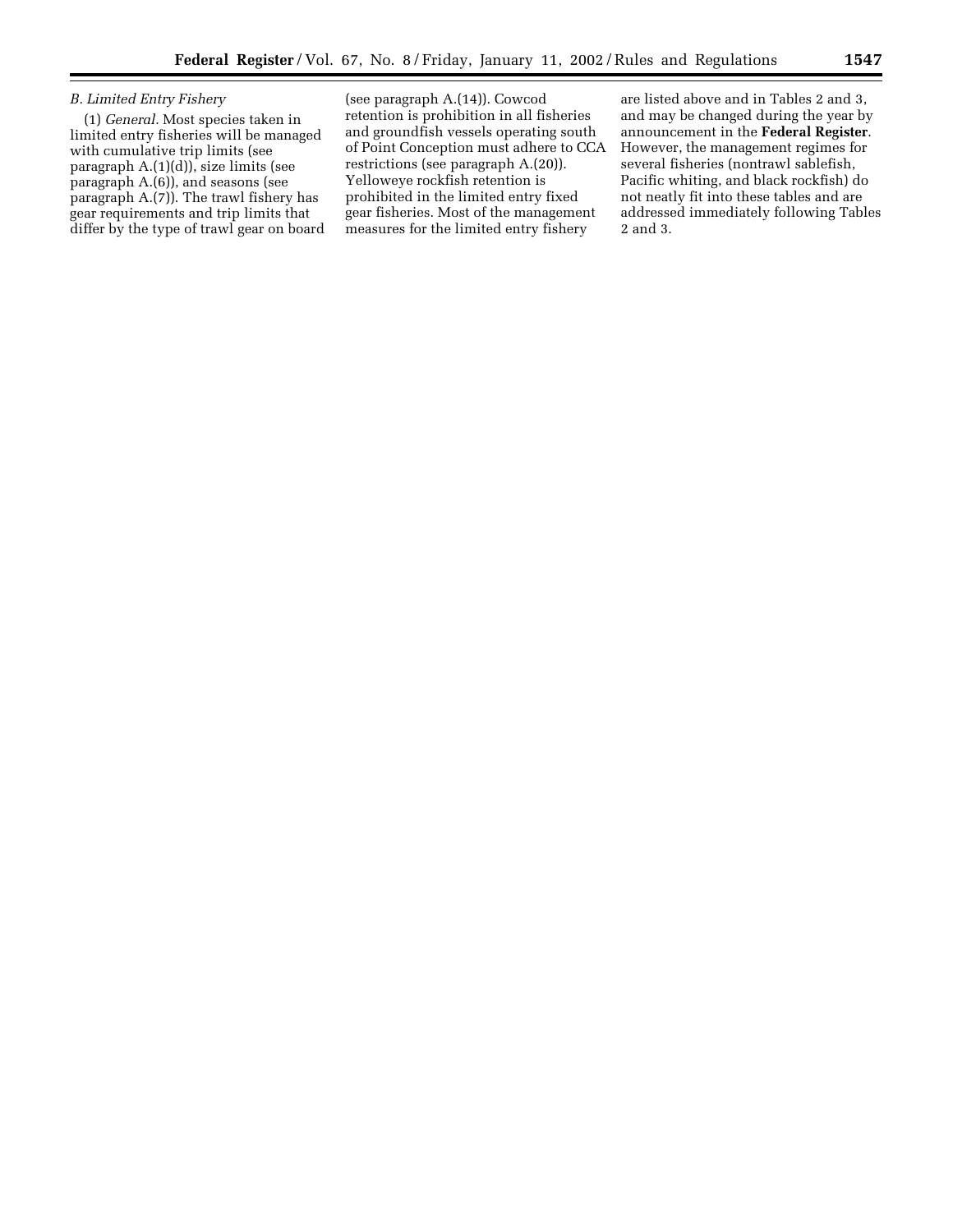|                | Table 2. Trip Limits <sup>1/</sup> and Gear Requirements <sup>2/</sup> for Limited Entry Trawl Gear |                                                                                                                                                                                                                                            |                                                           |  |  |  |  |
|----------------|-----------------------------------------------------------------------------------------------------|--------------------------------------------------------------------------------------------------------------------------------------------------------------------------------------------------------------------------------------------|-----------------------------------------------------------|--|--|--|--|
|                |                                                                                                     | Other Limits and Requirements Apply -- Read Sections A. and B. before using this table                                                                                                                                                     |                                                           |  |  |  |  |
|                | line Species/groups                                                                                 | <b>JAN-FEB</b>                                                                                                                                                                                                                             | <b>MARCH - DECEMBER</b>                                   |  |  |  |  |
|                | 1 Minor slope rockfish                                                                              | 1,800 lb/ 2 months                                                                                                                                                                                                                         |                                                           |  |  |  |  |
| $\overline{2}$ | North                                                                                               | 50,000 lb/ 2 months                                                                                                                                                                                                                        |                                                           |  |  |  |  |
| 3              | South                                                                                               | 25,000 lb/ 2 months                                                                                                                                                                                                                        |                                                           |  |  |  |  |
|                | 4 Splitnose - South                                                                                 |                                                                                                                                                                                                                                            |                                                           |  |  |  |  |
|                | 5 Pacific ocean perch - North <sup>e/</sup>                                                         | 2,000 lb/ month                                                                                                                                                                                                                            |                                                           |  |  |  |  |
|                | 6 Chilipepper - South <sup>6/</sup>                                                                 |                                                                                                                                                                                                                                            |                                                           |  |  |  |  |
| 7              | mid-water trawl                                                                                     | 25,000 lb/ 2 months                                                                                                                                                                                                                        |                                                           |  |  |  |  |
| 8              | small footrope trawl                                                                                | 7,500 lb/ 2 months                                                                                                                                                                                                                         |                                                           |  |  |  |  |
| 9              | large footrope trawl                                                                                | 500 lb/ trip, not to exceed small footrope cumulative 2-month limits at<br>any time during the year.                                                                                                                                       |                                                           |  |  |  |  |
|                | 10 DTS complex - North                                                                              |                                                                                                                                                                                                                                            |                                                           |  |  |  |  |
| 11             | Sablefish                                                                                           | 6,000 lb/ 2 months                                                                                                                                                                                                                         | Management measures for                                   |  |  |  |  |
| 12             | Longspine thomyhead                                                                                 | 10,000 lb/ 2 months                                                                                                                                                                                                                        | March through December 2002                               |  |  |  |  |
| 13             | Shortspine thornyhead                                                                               | 2,600 lb/ 2 months                                                                                                                                                                                                                         | are proposed in the Proposed                              |  |  |  |  |
| 14             | Dover sole                                                                                          | 30,000 lb/ 2 months                                                                                                                                                                                                                        | Rules section of this edition of<br>the Federal Register. |  |  |  |  |
|                | 15 DTS complex - South                                                                              |                                                                                                                                                                                                                                            |                                                           |  |  |  |  |
| 16             | Sabiefish                                                                                           | 4,500 lb/ 2 months                                                                                                                                                                                                                         |                                                           |  |  |  |  |
| 17             | Longspine thornyhead                                                                                | 10,000 lb/ 2 months                                                                                                                                                                                                                        |                                                           |  |  |  |  |
| 18             | Shortspine thornyhead                                                                               | 2,600 lb/ 2 months                                                                                                                                                                                                                         |                                                           |  |  |  |  |
| 19             | Dover sole                                                                                          | 22,000 lb/ 2 months                                                                                                                                                                                                                        |                                                           |  |  |  |  |
| 21             | 20 Flatfish - North<br>All other flatfish 3/                                                        |                                                                                                                                                                                                                                            |                                                           |  |  |  |  |
|                |                                                                                                     | Small footrope required: 15,000 lb/ month                                                                                                                                                                                                  |                                                           |  |  |  |  |
| 22             | Petrale sole                                                                                        | Not limited                                                                                                                                                                                                                                |                                                           |  |  |  |  |
| 23             | Rex sole                                                                                            | Not limited                                                                                                                                                                                                                                |                                                           |  |  |  |  |
| 24             | Arrowtooth flounder                                                                                 | 30,000 lb/ trip                                                                                                                                                                                                                            |                                                           |  |  |  |  |
|                | 25 Flatfish - South                                                                                 |                                                                                                                                                                                                                                            |                                                           |  |  |  |  |
|                |                                                                                                     |                                                                                                                                                                                                                                            |                                                           |  |  |  |  |
| 26             | All other flatfish <sup>3/</sup>                                                                    | Small footrope: 70,000 lb/ month, no more than 40,000 lb of which<br>may be species other than Pacific sanddabs                                                                                                                            |                                                           |  |  |  |  |
| 27             | Petrale sole                                                                                        | Not limited                                                                                                                                                                                                                                |                                                           |  |  |  |  |
| 28             | Rex sole                                                                                            | Not limited                                                                                                                                                                                                                                |                                                           |  |  |  |  |
| 29             | Arrowtooth flounder                                                                                 | 30,000 lb/ trip                                                                                                                                                                                                                            |                                                           |  |  |  |  |
|                |                                                                                                     | Large footrope: 1,000 lb/trip, not to exceed small footrope cumulative                                                                                                                                                                     |                                                           |  |  |  |  |
|                | $30$ All other flatfish $^{3}$ , including<br>petrale sole - North and South                        | monthly limits at any time during the year.                                                                                                                                                                                                |                                                           |  |  |  |  |
|                |                                                                                                     |                                                                                                                                                                                                                                            |                                                           |  |  |  |  |
|                | 31 Whiting shoreside 4/                                                                             | 20,000 lb/ trip<br>32 USE OF SMALL FOOTROPE BOTTOM TRAWL <sup>5/</sup> OR MIDWATER TRAWL REQUIRED FOR LANDING ALL OF THE FOLLOWING SPECIES:                                                                                                |                                                           |  |  |  |  |
|                | 33 Minor shelf rockfish                                                                             |                                                                                                                                                                                                                                            |                                                           |  |  |  |  |
| 34             | North                                                                                               | 300 lb/ month                                                                                                                                                                                                                              |                                                           |  |  |  |  |
| 35             | South                                                                                               | 500 lb/ month                                                                                                                                                                                                                              |                                                           |  |  |  |  |
|                | 36 Canary rockfish                                                                                  | 200 lb/ 2 months                                                                                                                                                                                                                           |                                                           |  |  |  |  |
|                | 37 Widow rockfish                                                                                   |                                                                                                                                                                                                                                            |                                                           |  |  |  |  |
| 38             | mid-water trawl                                                                                     | CLOSED <sup>7/</sup>                                                                                                                                                                                                                       |                                                           |  |  |  |  |
|                |                                                                                                     |                                                                                                                                                                                                                                            |                                                           |  |  |  |  |
| 39             | small footrope trawl                                                                                | 1,000 lb/ month                                                                                                                                                                                                                            |                                                           |  |  |  |  |
|                | 40 Yellowtail - North <sup>6/</sup>                                                                 |                                                                                                                                                                                                                                            |                                                           |  |  |  |  |
| 41             | mid-water trawl                                                                                     | CLOSED <sup>7/</sup>                                                                                                                                                                                                                       |                                                           |  |  |  |  |
|                | 42 small footrope trawl                                                                             | Without flatfish, 1,000 lb/ month.  As flatfish bycatch, per trip limit is<br>the sum of 33% (by weight) of all flatfish except arrowtooth flounder,<br>plus 10% (by weight) of arrowtooth flounder, not to exceed 30,000 lb/<br>2 months. |                                                           |  |  |  |  |
|                | 43 Bocaccio - South <sup>6/</sup>                                                                   | 600 lb/ 2 months                                                                                                                                                                                                                           |                                                           |  |  |  |  |
|                | 44 Cowcod                                                                                           | CLOSED7/                                                                                                                                                                                                                                   |                                                           |  |  |  |  |
|                | 45 Minor nearshore rockfish                                                                         |                                                                                                                                                                                                                                            |                                                           |  |  |  |  |
| 46             | North                                                                                               | 300 lb/ month                                                                                                                                                                                                                              |                                                           |  |  |  |  |
| 47             | South                                                                                               | 300 lb/ month                                                                                                                                                                                                                              |                                                           |  |  |  |  |
|                | 48 Lingcod <sup>8/</sup>                                                                            | 800 lb/ 2 months                                                                                                                                                                                                                           |                                                           |  |  |  |  |

1/ Trip limits apply coastwide unless otherwise specified. "North" means 40°10' N. lat. to the U.S.-Canada border

"South" means 40°10' N. lat. to the U.S.-Mexico border. 40°10' N. lat. is about 20 nm south of Cape Mendocino, CA.

2/ Gear requirements and prohibitions are explained above.

3/ "Other" flatfish means all flatfish at 50 CFR 660.302 except those in this Table 3 with a trip limit.

4/ The whiting "per trip" limit in the Eureka area inside 100 fm is 10,000 lb/ trip throughout the year. Outside Eureka area, the 20,000 lb/ trip limit applies before and after the primary season.

5/ Small footrope trawl means a bottom trawl net with a footrope no larger than 8 inches (20 cm) in diameter.

Midwater gear also may be used; the footrope must be bare. See above.

6/ Yellowtail rockfish and POP in the south, and bocaccio and chilipepper rockfishes in the north are

included in the trip limits for minor shelf rockfish in the appropriate area. 7/ Closed means that it is prohibited to take and retain, possess, or land the designated species

in the time or area indicated. See A.(7).

8/ The minimum size limit for lingcod is 24 inches (61 cm) total length.

To convert pounds to kilograms, divide by 2.20462, the number of pounds in one kilogram.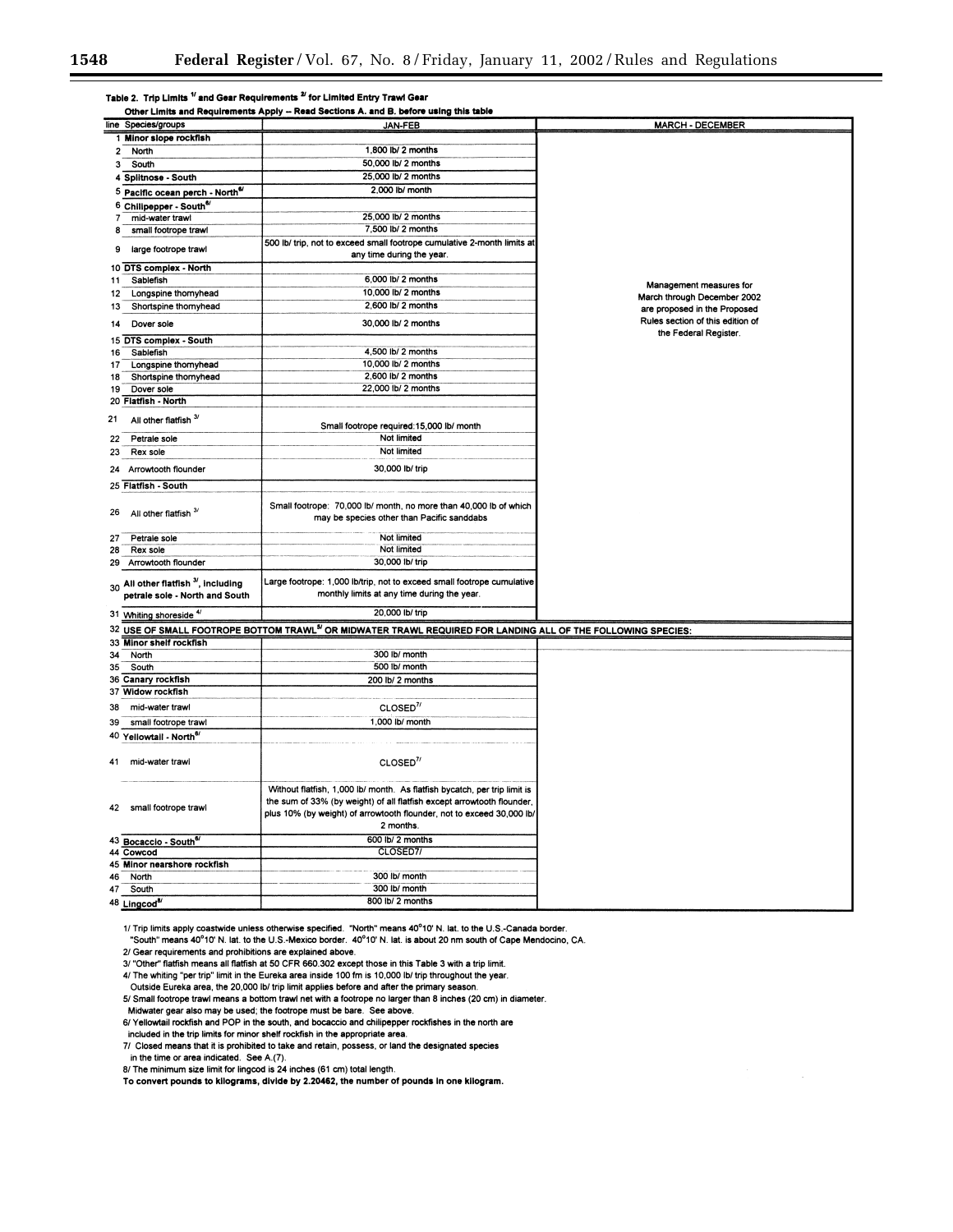#### Table 3. Trip Limits<sup>1</sup> for Limited Entry Fixed Gear

Other Limits and Requirements Apply -- Read Sections A. and B. before using this table

|                | line Species/groups                     | <b>JAN-FEB</b>                                                                                           | <b>MARCH - DECEMBER</b> |
|----------------|-----------------------------------------|----------------------------------------------------------------------------------------------------------|-------------------------|
|                | 1 Minor slope rockfish                  |                                                                                                          |                         |
| $\overline{c}$ | North                                   | 1,000 lb/ month                                                                                          |                         |
| 3              | South                                   | 25,000 lb/ 2 months                                                                                      |                         |
|                | 4 Splitnose - South                     | 25,000 lb/ 2 months                                                                                      |                         |
|                | 5 Pacific ocean perch - North 5/        | 2,000 lb/ month                                                                                          |                         |
|                | 6 Sabiefish                             |                                                                                                          |                         |
| 7              | North of 36° N. lat.                    | 300 lb/ day, or 1 landing per week of up to 800 lb, not to exceed<br>2,400 lb/ 2 months                  |                         |
| 8              | South of 36°N. lat.                     | 350 lb/ day, or 1 landing per week of up to 1,050 lb                                                     |                         |
|                | 9 Longspine thornyhead                  | 9,000 lb/ 2 months                                                                                       |                         |
|                | 10 Shortspine thornyhead                | 2,000 lb/ 2 months                                                                                       |                         |
|                | 11 Dover sole                           |                                                                                                          | Management              |
|                | 12 Arrowtooth flounder                  |                                                                                                          | measures for March      |
|                | 13 Petrale sole                         | 5,000 lb/ month (all flatfish)                                                                           |                         |
|                | 14 Rex sole<br>15 All other flatfish 2/ |                                                                                                          | through December        |
|                | 16 Whiting 3/                           | 20,000 lb/ trip                                                                                          | 2002 are proposed in    |
|                |                                         | 17 Shelf rockfish, including minor shelf rockfish, widow and yellowtail rockfish <sup>5/</sup>           | the Proposed Rules      |
| 18             | North                                   | 200 lb/ month                                                                                            | section of this edition |
| 19             | South                                   |                                                                                                          |                         |
| 20             | 40°10' - 34°27' N. lat.                 | 200 lb/ month                                                                                            | of the Federal          |
| 21             | South of 34°27' N. lat.                 | CLOSED 4/                                                                                                | Register                |
|                | 22 Canary rockfish                      | CLOSED 4/                                                                                                |                         |
|                | 23 Yelloweye rockfish                   | CLOSED 4/                                                                                                |                         |
|                | 24 Cowcod                               | CLOSED 4/                                                                                                |                         |
|                | 25 Bocaccio - South 5/                  |                                                                                                          |                         |
| 26             | 40°10' - 34°27' N. lat.                 | 200 lb/ month                                                                                            |                         |
| 27             | South of 34°27' N. lat.                 | CLOSED 4/                                                                                                |                         |
|                | 28 Chilipepper - South 5/               |                                                                                                          |                         |
| 29             | 40°10' - 34°27' N. lat.                 | 500 lb/ month                                                                                            |                         |
| 30             | South of 34°27' N. lat.                 | CLOSED 4/                                                                                                |                         |
|                | 31 Minor nearshore rockfish             |                                                                                                          |                         |
| 32             | North                                   | 5,000 lb/ month, no more than 2,000 lb of which may be species<br>- other than black or blue rockfish 6/ |                         |
| 33             | South                                   |                                                                                                          |                         |
| 34             | 40°10' - 34°27' N. lat.                 | 1,600 lb/ $2$ months                                                                                     |                         |
| 35             | South of 34°27' N. lat.                 | CLOSED 4/                                                                                                |                         |
|                | 36 Lingcod 7/                           |                                                                                                          |                         |
| 37             | North                                   | CLOSED 4/                                                                                                |                         |
| 38             | South                                   |                                                                                                          |                         |
| 39             | 40°10' - 34°27' N. lat.                 | CLOSED 4/                                                                                                |                         |
|                |                                         | CLOSED 4/                                                                                                |                         |
| 40             | South of 34°27' N. lat.                 |                                                                                                          |                         |

1/ Trip limits apply coastwide unless otherwise specified. "North" means 40°10' N. lat. to the U.S.-Canada border. "South" means 40°10' N. lat. to the U.S.-Mexico border. 40°10' N. lat is about 20 nm south of Cape Mendocino, CA.

2/ "Other flatfish" means all flatfish at 50 CFR 660.302 except those in this Table 4 with a trip limit.

3/ The whiting "per trip" limit in the Eureka area inside 100 fm is 10,000 lb/ trip throughout the year.

4/ Closed means that it is prohibited to take and retain, possess, or land the designated species

in the time or area indicated. See IV.A.(7).

5/ Yellowtail rockfish and widow rockfish coastwide, POP in the south, and bocaccio and chilipepper rockfishes in the north are included in the trip limits for shelf rockfish in the appropriate area.

6/ For black rockfish north of Cape Alava (48°09'30" N.lat.), and between Destruction Island (47°40'00" N.lat.) and Leadbetter Point (46°38'10" N.lat.),

there is an additional limit of 100 lbs or 30 percent by weight of all fish on board, whichever is greater, per vessel, per fishing trip.

7/ The minimum size limit for lingcod is 24 inches (61 cm) total length.

To convert pounds to kilograms, divide by 2.20462, the number of pounds in one kilogram.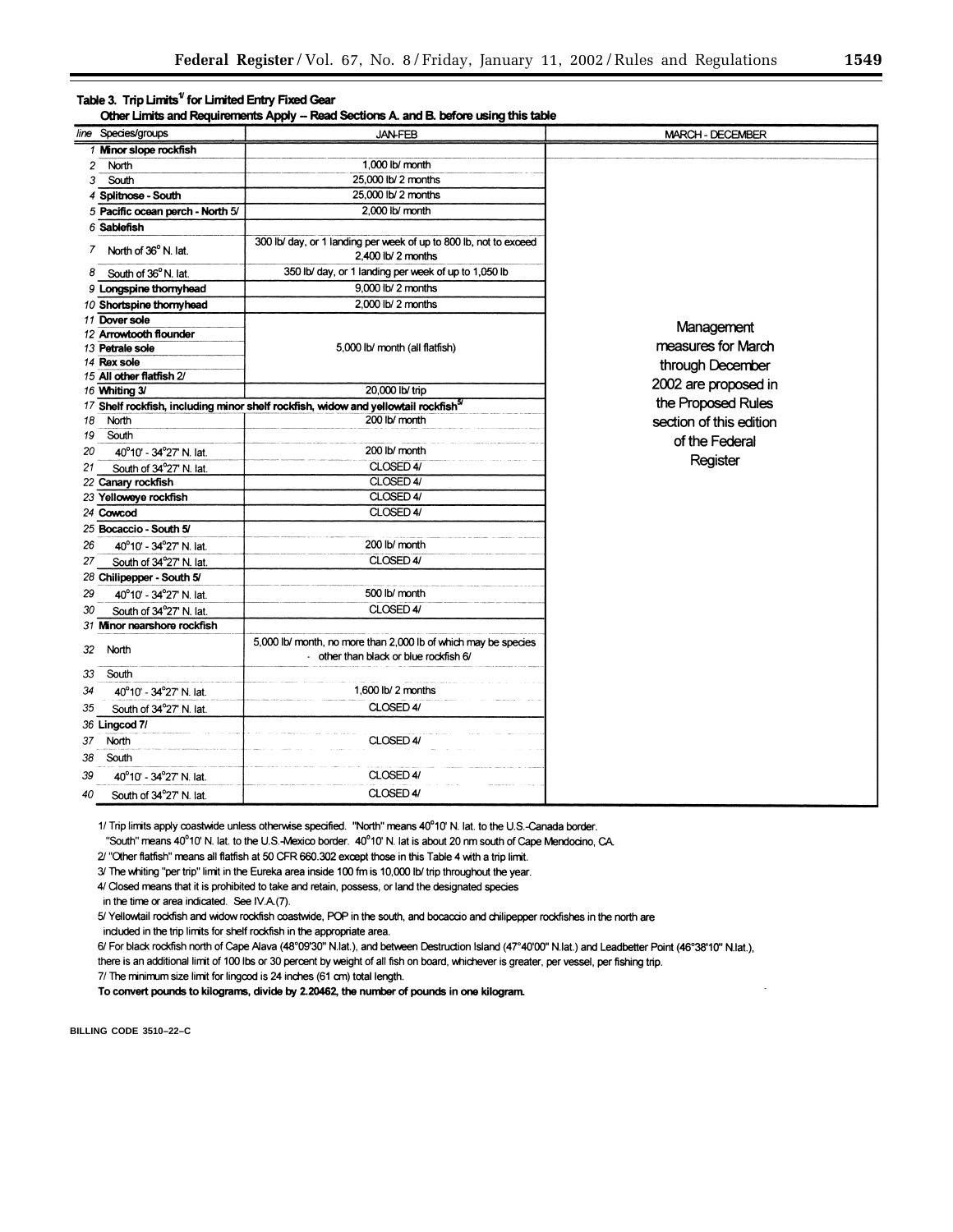(2) *Sablefish.* The limited entry sablefish allocation is further allocated 58 percent to trawl gear and 42 percent to nontrawl gear.

(a) *Trawl trip and size limits.* Management measures for the limited entry trawl fishery for sablefish are listed in Table 2.

(b) *Nontrawl (fixed gear) trip and size limits.* To take, retain, possess, or land sablefish during the primary season for the limited entry fixed gear sablefish fishery, the owner of a vessel must hold a limited entry permit for that vessel, affixed with both a gear endorsement for longline or trap (or pot) gear, and a sablefish endorsement. (See 50 CFR 663.323(a)(2)(i).) A sablefish endorsement is not required to participate in the limited entry daily trip limit fishery.

(i) *Primary season.* The primary season begins at 12 noon l.t. on April 1, 2002, and ends at 12 noon l.t. on October 31, 2002. There are no preseason or post-season closures. During the primary season, each vessel with at least one limited entry permit with a sablefish endorsement that is registered for use with that vessel may land up to the cumulative trip limit for each of the sablefish-endorsed limited entry permits registered for use with that vessel, for the tier(s) to which the permit(s) are assigned. For 2002, the following limits would be in effect: Tier 1, 36,000 lb (16,329 kg); Tier 2, 16,500 lb (7,484 kg); Tier 3, 9,500 lb (4,309 kg). All limits are in round weight. If a vessel is registered for use with a sablefish-endorsed limited entry permit, all sablefish taken after April 1, 2002, count against the cumulative limits associated with the permit(s) registered for use with that vessel. A vessel that is eligible to participate in the primary sablefish season may participate in the daily trip limit fishery for sablefish once that vessel's primary season sablefish limit(s) have been taken or after October 31, 2002, whichever occurs first. No vessel may land sablefish against both its primary season cumulative sablefish limits and against the daily trip limit fishery limits within the same 24 hour period of 0001 hour l.t. to 2400 hours l.t.

(ii) *Daily trip limit.* Daily and/or weekly sablefish trip limits listed in Table 3 apply to any limited entry fixed gear vessels not participating in the primary sablefish season described in

paragraph (i) of this section. North of 36° N. lat., the daily and/or weekly trip limits apply to fixed gear vessels that are not registered for use with a sablefish-endorsed limited entry permit, and to fixed gear vessels that are registered for use with a sablefishendorsed limited entry permit when those vessels are not fishing against their primary sablefish season cumulative limits. South of 36° N. lat., the daily and/or weekly trip limits for taking and retaining sablefish that are listed in Table 3 apply throughout the year to all vessels registered for use with a limited entry fixed gear permit.

(3) *Whiting.* Additional regulations that apply to the whiting fishery are found at 50 CFR 660.306 and at 50 CFR 660.323(a)(3) and (a)(4). All allocations described in this section and the section on Washington Coastal Tribal Fisheries in this document will not be finalized until the Council finalizes the 2002 whiting ABC and OY at its March 2002 meeting.

(a) *Allocations.* Whiting allocations will be based on the percentages detailed in 50 CFR 660.323(a)(4)(i), and will be announced inseason when the final OY is announced.

(b) *Seasons.* The 2002 primary seasons for the whiting fishery start on the same dates as in 2001, as follows (see 50 CFR 660.323(a)(3)):

(i) *Catcher/processor sector*—May 15; (ii) *Mothership sector*—May 15;

(iii) *Shore-based sector*—June 15 north of 42° N. lat.; April 1 between  $42^{\circ} - 40^{\circ}30'$  N. lat.; April 15 south of 40°30′ N. lat.

(c) *Trip limits.* (i) *Before and after the regular season.* The ''per trip'' limit for whiting before and after the regular season for the shore-based sector is announced in Table 2, as authorized at 50 CFR 660.323(a)(3) and (a)(4). This trip limit includes any whiting caught shoreward of 100 fathoms (183 m) in the Eureka area.

(ii) *Inside the Eureka 100 fm (183 m) contour.* No more than 10,000 lb (4,536 kg) of whiting may be taken and retained, possessed, or landed by a vessel that, at any time during a fishing trip, fished in the fishery management area shoreward of the 100 fathom (183 m) contour (as shown on NOAA Charts 18580, 18600, and 18620) in the Eureka area.

(4) *Black rockfish.* The regulations at 50 CFR 660.323(a)(1) state: ''The trip

limit for black rockfish (*Sebastes melanops*) for commercial fishing vessels using hook-and-line gear between the U.S.-Canada border and Cape Alava (48°09′30″ N. lat.) and between Destruction Island (47°40′00″ N. lat.) and Leadbetter Point (46°38′10″ N. lat.), is 100 lb (45 kg) or 30 percent, by weight of all fish on board, whichever is greater, per vessel per fishing trip.'' These ''per trip'' limits apply to limited entry and open access fisheries, in conjunction with the cumulative trip limits and other management measures listed in Tables 3 and 4. The crossover provisions at paragraphs A.(12) do no apply to the black rockfish per-trip limits.

#### *C. Trip Limits in the Open Access Fishery*

(1) *General.* Open access gear is gear used to take and retain groundfish from a vessel that does not have a valid permit for the Pacific Coast groundfish fishery with an endorsement for the gear used to harvest the groundfish. This includes longline, trap, pot, hook-andline (fixed or mobile), set net and trammel net (south of 38° N. lat. only), and exempted trawl gear (trawls used to target non-groundfish species: Pink shrimp or prawns, and, south of Pt. Arena, CA (38°57′30″ N. lat.), California halibut or sea cucumbers). Unless otherwise specified, a vessel operating in the open access fishery is subject to, and must not exceed any trip limit, frequency limit, and/or size limit for the open access fishery. Groundfish species taken in open access fisheries will be managed with cumulative trip limits (see paragraph A.(1)(d)), size limits (see paragraph  $A(6)$ , and seasons (see paragraph A.(7)). Cowcod retention is prohibited in all fisheries and groundfish vessels operating south of Point Conception must adhere to CCA restrictions (see paragraph A.(20)). Yelloweye rockfish retention is prohibited in all open access fisheries. The trip limits, size limits, seasons, and other management measures for open access groundfish gear, except exempted trawl gear, are listed in Table 4. The trip limit at 50 CFR 660.323(a)(i) for black rockfish caught with hook-and-line gear also applies. (The black rockfish limit is repeated at paragraph B.(4).) **BILLING CODE 3510–22–M**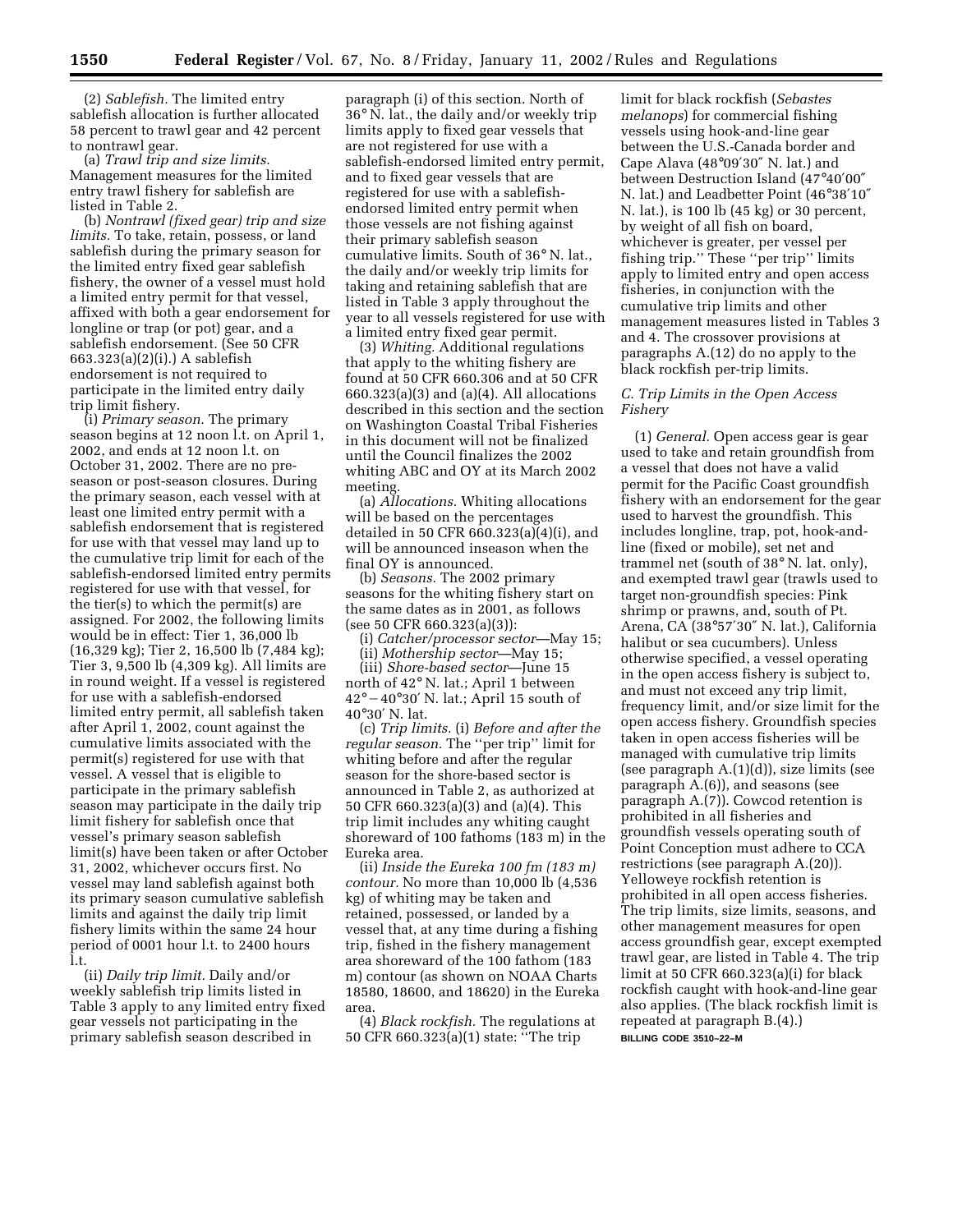#### Table 4. Trip Limits<sup>1/</sup> for Open Access Gears

Other Limits and Requirements Apply -- Read Sections A. and C. before using this table Exceptions for exempted gears at Section C.

|                | line Species/groups                                                                                                    | <b>JAN-FEB</b>                                                                                            | <b>MARCH - DECEMBER</b> |  |  |
|----------------|------------------------------------------------------------------------------------------------------------------------|-----------------------------------------------------------------------------------------------------------|-------------------------|--|--|
|                | 1 Minor slope rockfish                                                                                                 |                                                                                                           |                         |  |  |
| $\overline{c}$ | North                                                                                                                  | Per trip, no more than 25% of weight of the sablefish landed                                              |                         |  |  |
| 3              | South                                                                                                                  | 10,000 lb/ 2 months                                                                                       |                         |  |  |
| 4              | Splitnose - South                                                                                                      | 200 lb/ month                                                                                             |                         |  |  |
|                | 5 Pacific ocean perch - North 5/                                                                                       | 100 lb/ month                                                                                             |                         |  |  |
| 6              | Sablefish                                                                                                              |                                                                                                           |                         |  |  |
| 7              | North of 36° N. lat.                                                                                                   | 300 lb/ day, or 1 landing per week of up to 800 lb, not to exceed<br>2,400 lb/ 2 months                   |                         |  |  |
| 8              | South of 36°N. lat.                                                                                                    | 350 lb/ day, or 1 landing per week of up to 1,050 lb                                                      |                         |  |  |
|                | 9 Thornyheads                                                                                                          |                                                                                                           |                         |  |  |
| 10             | North of 34° 27' N. lat.                                                                                               | CLOSED 3/                                                                                                 |                         |  |  |
| 11             | South of 34° 27' N. lat.                                                                                               | 50 lb/ day, no more than 2,000 lb/ 2 months                                                               |                         |  |  |
|                | 12 Dover sole                                                                                                          | 3,000 lb/ month, no more than 300 lb of which may be species<br>other than Pacific sanddabs               |                         |  |  |
|                | 13 Arrowtooth flounder                                                                                                 |                                                                                                           | Management              |  |  |
|                | 14 Petrale sole                                                                                                        |                                                                                                           | measures for March      |  |  |
|                | 15 Rex sole                                                                                                            |                                                                                                           | through December        |  |  |
|                | 16 All other flatfish 2/                                                                                               | 300 lb/ month                                                                                             | 2002 are proposed in    |  |  |
|                | 17 Whiting                                                                                                             |                                                                                                           | the Proposed Rules      |  |  |
| 18             | Shelf rockfish, including minor shelf rockfish, widow and yellowtail rockfish <sup>5/</sup><br>section of this edition |                                                                                                           |                         |  |  |
| 19             | North                                                                                                                  | 200 lb/ month                                                                                             | of the Federal          |  |  |
| 20             | South                                                                                                                  |                                                                                                           |                         |  |  |
| 21             | 40°10' - 34°27' N. lat.                                                                                                | 200 lb/ month                                                                                             | Register                |  |  |
| 22             | South of 34°27' N. lat.                                                                                                | CLOSED 3/                                                                                                 |                         |  |  |
|                | 23 Canary rockfish                                                                                                     | CLOSED 3/                                                                                                 |                         |  |  |
|                | 24 Yelloweye rockfish                                                                                                  | CLOSED 3/                                                                                                 |                         |  |  |
|                | 25 Cowcod                                                                                                              | CLOSED 3/                                                                                                 |                         |  |  |
|                | 26 Bocaccio - South 5/                                                                                                 |                                                                                                           |                         |  |  |
| 27             | 40°10' - 34°27' N. lat.                                                                                                | 200 lb/ month                                                                                             |                         |  |  |
|                | South of 34°27' N. lat.                                                                                                | CLOSED 3/                                                                                                 |                         |  |  |
|                | 28 Chilipepper - South 5/                                                                                              |                                                                                                           |                         |  |  |
| 29             | 40°10' - 34°27' N. lat.                                                                                                | 500 lb/ month                                                                                             |                         |  |  |
| 30             | South of 34°27' N. lat.                                                                                                | CLOSED 3/                                                                                                 |                         |  |  |
|                | 31 Minor nearshore rockfish                                                                                            |                                                                                                           |                         |  |  |
| 32             | North                                                                                                                  | 3,000 lb/ 2 months, no more than 1,200 lb of which may be species<br>other than black or blue rockfish 5/ |                         |  |  |
| 33             | South                                                                                                                  |                                                                                                           |                         |  |  |
| 34             | 40°10' - 34°27' N. lat.                                                                                                | 1,200 lb/ 2 months                                                                                        |                         |  |  |
| 35             | South of 34°27' N. lat.                                                                                                | CLOSED 3/                                                                                                 |                         |  |  |
|                | 36 Lingcod 7/                                                                                                          |                                                                                                           |                         |  |  |
| 37             | North                                                                                                                  | CLOSED 3/                                                                                                 |                         |  |  |
| 38             | South                                                                                                                  |                                                                                                           |                         |  |  |
| 39             | 40°10' - 34°27' N. lat.                                                                                                | CLOSED 3/                                                                                                 |                         |  |  |
| 40             | South of 34°27' N lat                                                                                                  | CLOSED 3/                                                                                                 |                         |  |  |

1/ Trip limits apply coastwide unless otherwise specified. "North" means 40°10' N. lat. To the U.S.-Canada border.

"South" means 40°10' N. lat. To the U.S.-Mexico border. 40°10' N. lat is about 20 nm south of Cape Mendocino, CA.

2/ "Other flatfish" means all flatfish at 50 CFR 660.302 except those in this Table 5 with a trip limit.

3/ Closed means that it is prohibited to take and retain, possess, or land the designated species in the time or area indicated. See IV.A.(7).

in the time or area indicated.

4/ Yellowtail rockfish and POP in the south, and bocaccio, and chilipepper rockfishes in the north are

included in the trip limits for minor shelf rockfish in the appropriate area.

5/ For black rockfish north of Cape Alava (48°09'30" N.lat.), and between Destruction Island (47°40'00" N.lat.), and Leadbetter Point (46°38'10" N.lat.),

there is an additional limit of 100 lbs or 30 percent by weight of all fish on board, whichever is greater, per vessel, per fishing trip.

6/ The size limit for lingcod is 24 inches (61 cm) total length.

To convert pounds to kilograms, divide by 2.20462, the number of pounds in one kilogram.

BILLING CODE 3510-22-C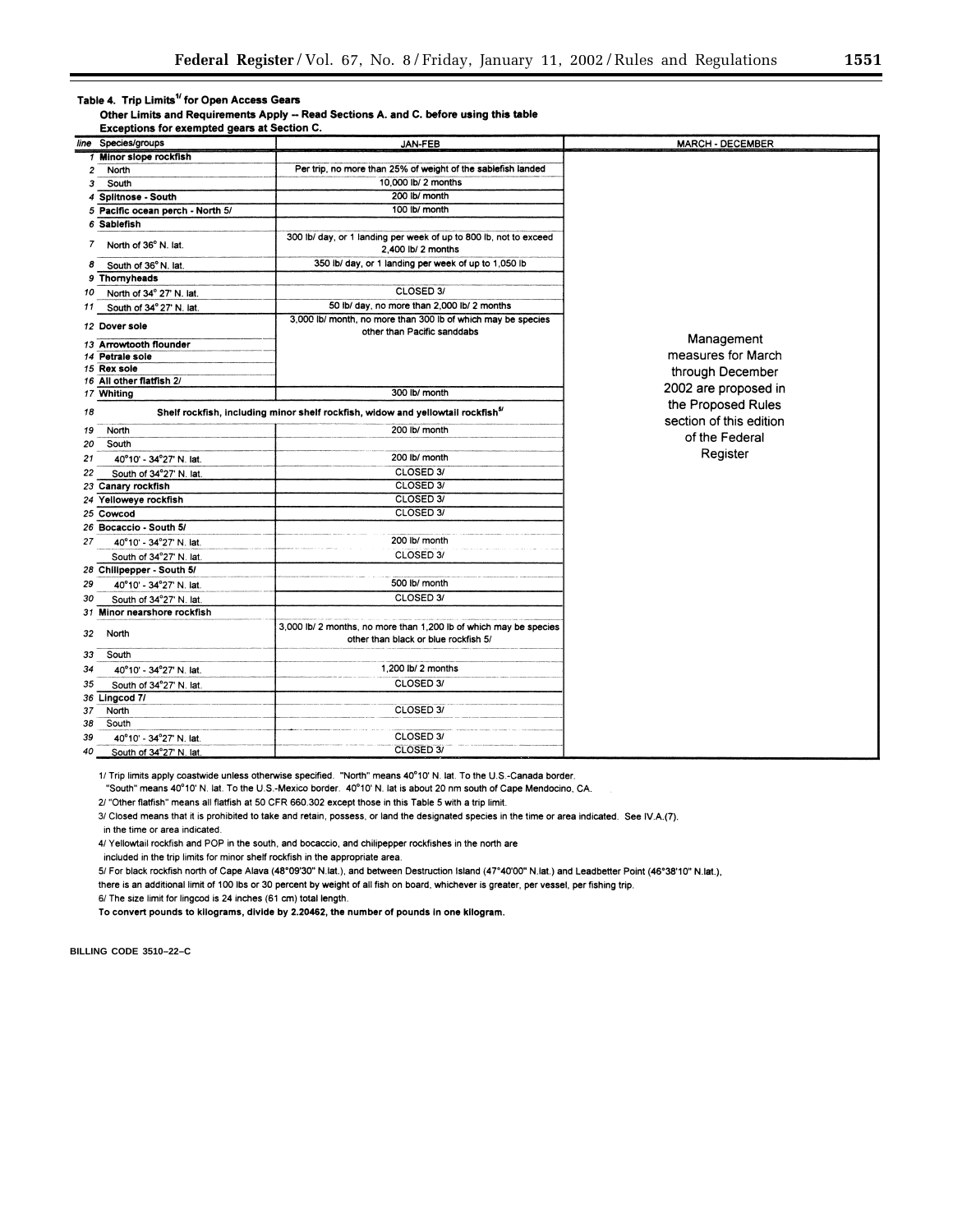(2) *Groundfish taken with exempted trawl gear by vessels engaged in fishing for spot and ridgeback prawns, California halibut, or sea cucumbers.*

(a) *Trip limits.* The trip limit is 300 lb (136 kg) of groundfish per fishing trip. Limits in Table 4 also apply and are counted toward the 300 lb (136 kg) groundfish limit. In any landing by a vessel engaged in fishing for spot and ridgeback prawns, California halibut, or sea cucumbers with exempted trawl gear, the amount of groundfish landed may not exceed the amount of the target species landed, except that the amount of spiny dogfish (Squalas acanthias) landed may exceed the amount of target species landed. Spiny dogfish are limited by the 300 lb (136 kg) per trip overall groundfish limit. The daily trip limits for sablefish coastwide and thornyheads south of Pt. Conception and the overall groundfish ''per trip'' limit may not be multiplied by the number of days of the fishing trip. The closures listed in Table 4 also apply, except for the species listed below in subparagraphs (i) through (v). The following sublimits also apply and are counted toward the overall 300 lb (136 kg) per trip groundfish limit:

(i) Shelf rockfish (including minor shelf rockfish, widow and yellowtail)—

(A) Between 40°10′ N. lat. and 34°27′ N. lat: 200 lb (91 kg) per month.

(B) South of 34°27′ N. lat.: 500 lb (227 kg) per month.

(ii) Bocaccio south of 40 deg. 10′ N. lat.—200 lb (91 kg) per month.

(iii) Chilipepper rockfish—

(A) Between 40°10′ N. lat. and 34°27′ N. lat.: 500 lb (227 kg) per month.

(B) South of 34°27′ N. lat.: 2,500 lb (1,134 kg) per month.

(iv) Minor nearshore rockfish south of 40 deg. 10′ N. Lat.—1,200 lb (544 kg) per 2 months.

(v) Lingcod south of 40 deg. 10′ N. lat.—May 1 through October 31, 2002: 300 lb (136 kg) per month, otherwise closed.

(b) *State law.* These trip limits are not intended to supersede any more restrictive state law relating to the retention of groundfish taken in shrimp or prawn pots or traps.

(c) *Participation in the California halibut fishery.* A trawl vessel will be considered participating in the California halibut fishery if:

(i) It is not fishing under a valid limited entry permit issued under 50 CFR 660.333 for trawl gear;

(ii) All fishing on the trip takes place south of Pt. Arena; and

(iii) The landing includes California halibut of a size required by California Fish and Game Code section 8392(a), which states: ''No California halibut

may be taken, possessed or sold which measures less than 22 inches (56 cm) in total length, unless it weighs 4 lbs (1.8144 kg) or more in the round, 3 and one-half lbs (1.587 kg) or more dressed with the head on, or 3 lbs (1.3608 kg) or more dressed with the head off. Total length means ''the shortest distance between the tip of the jaw or snout, whichever extends farthest while the mouth is closed, and the tip of the longest lobe of the tail, measured while the halibut is lying flat in natural repose, without resort to any force other than the swinging or fanning of the tail.''

(d) *Participation in the sea cucumber fishery.* A trawl vessel will be considered to be participating in the sea cucumber fishery if:

(i) It is not fishing under a valid limited entry permit issued under 50 CFR 660.333 for trawl gear;

(ii) All fishing on the trip takes place south of Pt. Arena; and

(iii) The landing includes sea cucumbers taken in accordance with California Fish and Game Code, section 8396, which requires a permit issued by the State of California.

(3) *Groundfish taken with exempted trawl gear by vessels engaged in fishing for pink shrimp.*

(a) The trip limit is 500 lb (227 kg) of groundfish per day, multiplied by the number of days of the fishing trip, but not to exceed 1,500 lb (680 kg) of groundfish per trip. The following sublimits also apply and are counted toward the overall 500 lb (227 kg) per day and 1,500 lb (680 kg) per trip groundfish limits:

(i) Canary rockfish—

(A) April 1 through 30, 2002; 50 lb (23 kg) per month

(B) Starting May 1, 2002 through October 31, 2002: 200 lb (91 kg) per month

(ii) Lingcod—April 1 through October 31, 2002: 400 lb (181 kg) per month, with a minimum size limit (total length) of 24 inches (61 cm)

(iii) Sablefish—April 1, 2002 through October 31, 2002: 2,000 lb (907 kg) per month.

(iv) Thornyheads—Closed north of Pt. Conception (34°27′ N. lat.)

(b) All other groundfish species taken with exempted trawl gear by vessels engaged in fishing for pink shrimp are managed under the overall 500 lb (227 kg) per day and 1,500 lb (680 kg) per trip groundfish limits. Landings of these species count toward the per day and per trip groundfish limits and do not have species-specific limits.

(c) In any trip in which pink shrimp trawl gear is used, the amount of

groundfish landed may not exceed the amount of pink shrimp landed.

(d) Operating in pink shrimp and other fisheries during the same cumulative trip limit period. Notwithstanding section A.(11), a vessel that takes and retains pink shrimp and also takes and retains groundfish in either the limited entry or another open access fishery during the same applicable cumulative limit period that it takes and retains pink shrimp (which may be 1 month or 2 months, depending on the fishery and the time of year), may retain the larger of the two limits, but only if the limit(s) for each gear or fishery are not exceeded when operating in that fishery or with that gear. The limits are not additive; the vessel may not retain a separate trip limit for each fishery.

#### *D. Recreational Fishery*

(1) *California.* (Note: California law provides that, in times and area when the recreational fishery is open, there is a 20-fish bag limit for all species of finfish, within which no more than 10 fish of any one species may be taken or possessed by any one person.) For each person engaged in recreational fishing seaward of California, the following seasons and bag limits apply:

(a) *Rockfish*—(i) *Cowcod Conservation Areas.* Recreational fishing for groundfish is prohibited within the CCAs, as described above at A.(20), except that fishing for rockfish is permitted in waters inside the 20 fathom (37 m) depth contour within the CCAs from March 1 through October 31, 2002, subject to the bag limits in paragraph (iii) of this section.

(ii) *Seasons.* North of 40°10′ N. lat., recreational fishing for rockfish is open from January 1 through December 31. South of 40°10′ N. lat. and north of Point Conception (34°27′ N. lat.), recreational fishing for rockfish is closed from March 1 through April 30, and from November 1 through December 31. This area is also closed to recreational rockfish fishing from May 1 through June 30 and from September 1 through October 31, except that fishing for rockfish is permitted inside the 20 fathom (37 m) depth contour, subject to the bag limits in paragraph (iii) of this section, except that bocaccio, canary rockfish and yelloweye rockfish retention is prohibited. South of Point Conception (34°27′ N. lat.), recreational fishing for rockfish is closed from January 1 through February 28 and from November 1 through December 31. Recreational fishing for cowcod is prohibited all year in all areas.

(iii) *Bag limits, boat limits, hook limits.* In times and areas when the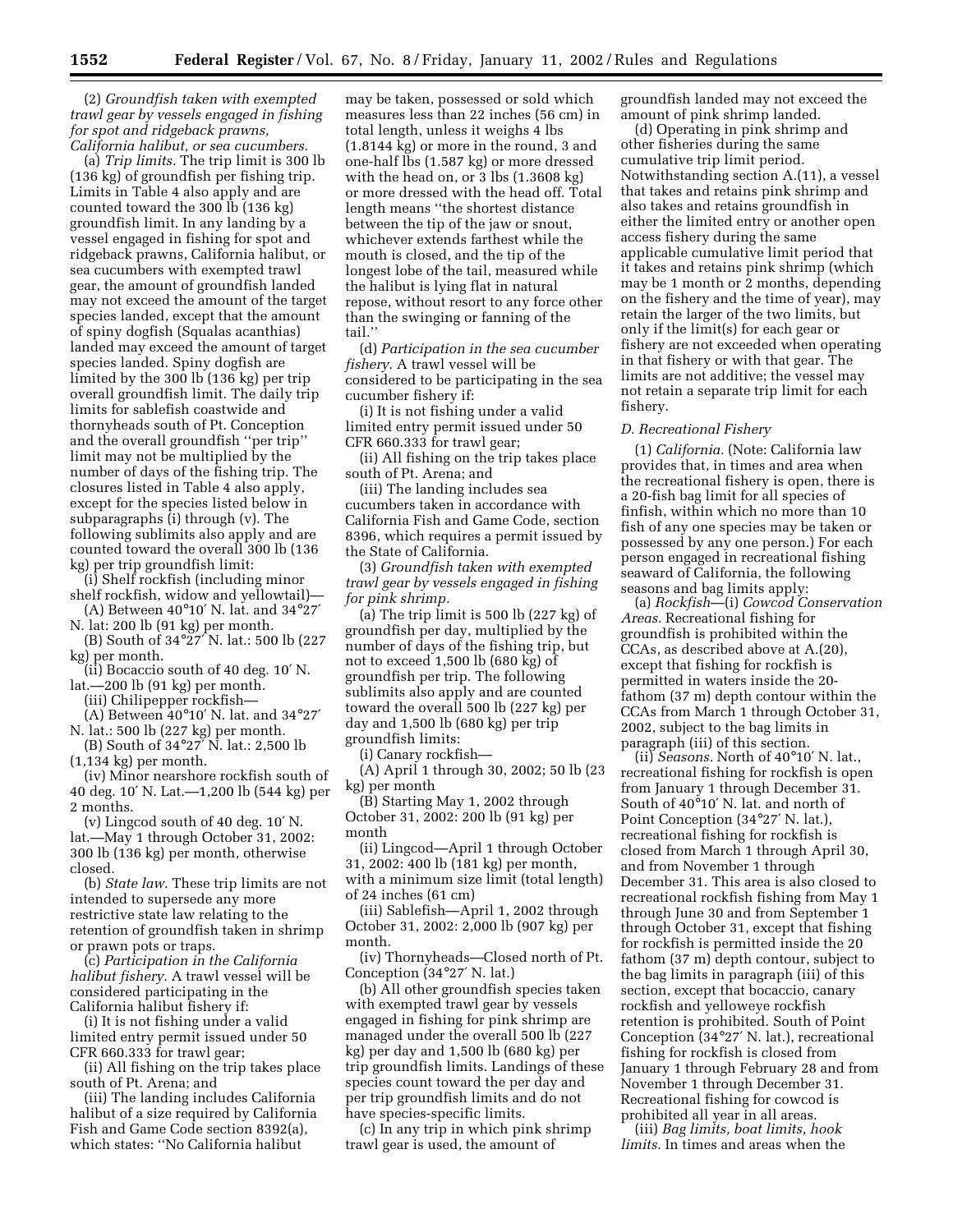recreational season for rockfish is open, there is a 2-hook limit per fishing line, and the bag limit is 10 rockfish per day, of which no more than 2 may be bocaccio, no more than 1 may be canary rockfish, and no more than 1 may be yelloweye rockfish. No more than 2 yelloweye rockfish may be retained per vessel. Cowcod may not be retained. Bocaccio, canary rockfish, and yelloweye rockfish may not be retained, and no more than 2 shelf rockfish may be retained, in the area between 40°10′ N. lat. and Point Conception (34°27′ N. lat.) from May 1 through June 30, or September 1 through October 31. (Note: California scorpionfish are subject to California's 10 fish bag limit per species, but are not counted toward the 10 rockfish bag limit.) Multi-day limits are authorized by a valid permit issued by California and must not exceed the daily limit multiplied by the number of days in the fishing trip.

(iv) *Size limits.* The following rockfish size limits apply: bocaccio may be no smaller than 10 inches (25 cm); and California scorpionfish may be no smaller than 10 inches (25 cm).

(v) *Dressing/Fileting.* Rockfish skin may not be removed when fileting or otherwise dressing rockfish taken in the recreational fishery. The following rockfish filet size limits apply: bocaccio filets may be no smaller than 5 inches (12.8 cm); California scorpionfish filets may be no smaller than 5 inches (12.8 cm); and brown-skinned rockfish filets may be no smaller than 6.5 inches (16.6 cm). ''Brown-skinned'' rockfish include the following species: brown, calico, copper, gopher, kelp, olive, speckled, squarespot, and yellowtail.

(b) *Roundfish* (Lingcod, cabezon, kelp greenling)—(i) *Cowcod Conservation Areas.* Recreational fishing for groundfish is prohibited within the CCAs, as described above at A.(20), except that fishing for lingcod is permitted in waters inside the 20 fathom (37 m) depth contour within the CCAs from March 1 through October 31, 2002, subject to the bag limits in paragraph (iii) of this section. Fishing for cabezon and kelp greenling is allowed in waters inside the 20 fathom (37 m) depth contour within the CCAs year round.

(ii) *Seasons.* South of 40°10′ N. lat. and north of Point Conception (34°27′ N. lat.), recreational fishing for lingcod is closed from March 1 through April 30, and from November 1 through December 31. This area is also closed to recreational lingcod fishing from May 1 through June 30 and from September 1 through October 31, except that fishing for lingcod is permitted inside the 20 fathom (37 m) depth contour, subject to

the bag limits in paragraph (iii) of this section. South of Point Conception (34°27′ N. lat.), recreational fishing for lingcod is closed from January 1 through February 28 and from November 1 through December 31.

(iii) *Bag limits, boat limits, hook limits.* In times and areas when the recreational season for lingcod is open, there is a 2-hook limit per fishing line, and the bag limit is 2 lingcod per day. Multi-day limits are authorized by a valid permit issued by California and must not exceed the daily limit multiplied by the number of days in the fishing trip.

(iv) *Size limits.* The following roundfish size limits apply: lingcod may be no smaller than 24 inches (61 cm) total length, cabezon may be no smaller than 15 inches (38 cm); and kelp greenling may be no smaller than 12 inches (30 cm).

(v) *Dressing/Fileting.* Cabezon and kelp greenling taken in the recreational fishery may not be filleted at sea. Lingcod filets may be no smaller than 15 inches (38.1 cm).

(2) *Oregon.* The bag limits for each person engaged in recreational fishing seaward of Oregon are 1 lingcod per day, which may be no smaller than 24 inches (61 cm) total length; and 10 rockfish per day, of which no more than 1 may be canary rockfish and no more than 1 may be yelloweye rockfish. During the all-depth recreational fisheries for Pacific halibut (*Hippoglossus stenolopis*), vessels with halibut on board may not take, retain, possess or land yelloweye rockfish.

(3) *Washington.* For each person engaged in recreational fishing seaward of Washington, the following seasons and bag limits apply:

(a) *Rockfish.* There is a rockfish bag limit of no more than 10 rockfish per day, of which no more than 2 may be canary rockfish, or no more than 1 may be canary rockfish and 1 may be yelloweye rockfish. Taking and retaining yelloweye rockfish is prohibited from a vessel with Pacific halibut retained on board.

(b) *Lingcod.* Recreational fishing for lingcod is closed between January 1 and April 15, and between October 16 and December 21. When the recreational season for lingcod is open, there is a bag limit of 2 lingcod per day, which may be no smaller than 24 inches (61 cm) total length.

#### **Washington Coastal Tribal Fisheries**

The basis for and background information on groundfish allocations harvest by the four Washington Coastal Tribes (Makah, Quileute, Hoh, and Quinault) with treaty rights to

groundfish is described in the proposed rule to implement the 2002 groundfish specifications and management measures in the Proposed Rules section of the January 11, 2002 issue of the **Federal Register**.

The Assistant Administrator (AA) announces the following tribal allocations for 2002, including those that are the same as in 2001. Trip limits for certain species were recommended by the tribes and the Council and are specified here with the tribal allocations.

#### *A. Sablefish*

The tribal allocation is 424 mt, 10 percent of the total catch OY, less 3 percent estimated discard mortality.

#### *B. Rockfish*

(1) For the commercial harvest of black rockfish off Washington State, a harvest guideline of: 20,000 lb (9,072 kg) north of Cape Alava (48°09′30″ N. lat.) and 10,000 lb (4,536 kg) between Destruction Island (47°40′00″ N. lat.) and Leadbetter Point (46°38′10″ N. lat.).

(2) Thornyheads are subject to a 300 lb (136 kg) trip limit.

(3) Canary rockfish are subject to a 300 lb (136 kg) trip limit.

(4) Yelloweye rockfish are subject to a 100 lb (45 kg) trip limit.

(5) Yellowtail rockfish taken in the tribal mid-water trawl fisheries are subject to a cumulative limit of 30,000 lb (13,608 kg) per two-month period. Landings of widow rockfish must not exceed 10 percent of the weight of yellowtail rockfish landed in any twomonth period. These limits may be adjusted by an individual tribe inseason to minimize the incidental catch of canary rockfish and widow rockfish.

(6) Other rockfish, including minor nearshore, minor shelf, and minor slope rockfish groups are subject to a 300 lb (136 kg) trip limit per species or species group, or to the non-tribal limited entry trip limit for those species if those limits are less restrictive than 300 lb (136 kg) per trip.

(7) Rockfish taken during open competition tribal commercial fisheries for Pacific halibut will not be subject to trip limits.

#### *C. Lingcod*

Lingcod are subject to a 300 lb (136 kg) daily trip limit and a 900 lb (408 kg) weekly limit.

#### *D. Pacific whiting*

Whiting allocations will be announced when the final OY is announced.